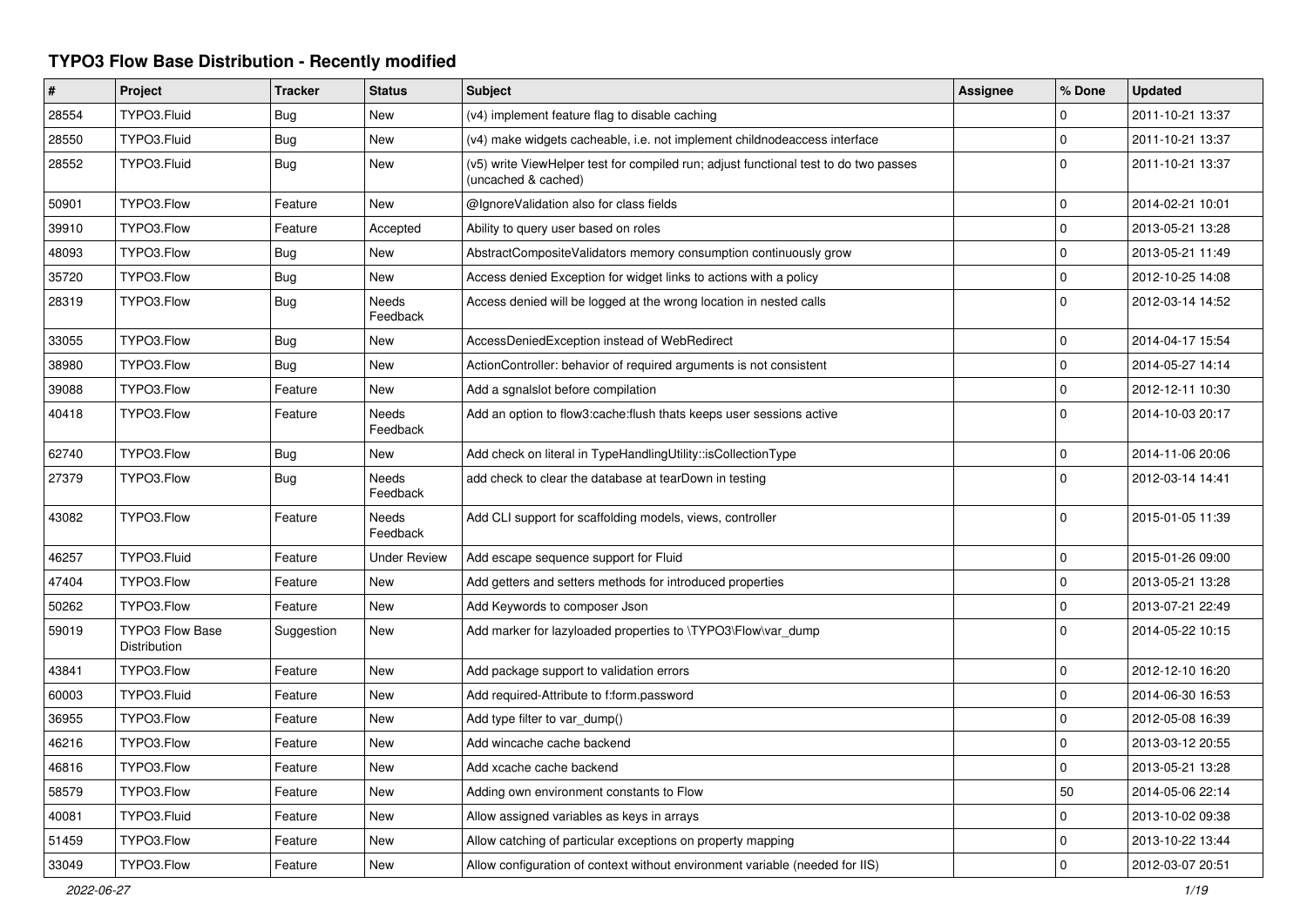| $\pmb{\#}$ | Project                                | <b>Tracker</b> | <b>Status</b>     | <b>Subject</b>                                                                                     | <b>Assignee</b> | % Done      | <b>Updated</b>   |
|------------|----------------------------------------|----------------|-------------------|----------------------------------------------------------------------------------------------------|-----------------|-------------|------------------|
| 57763      | TYPO3.Flow                             | Feature        | <b>New</b>        | Allow controller / package / action as params in<br>\TYPO3\Fluid\ViewHelpers\Form\ButtonViewHelper |                 | $\Omega$    | 2014-04-09 12:43 |
| 39790      | TYPO3.Kickstart                        | Feature        | <b>New</b>        | Allow forward slashes where backslashes need to be specified                                       |                 | $\Omega$    | 2012-08-14 09:28 |
| 28231      | TYPO3.Flow                             | Feature        | <b>New</b>        | Allow output to STDERR for CLI Response                                                            |                 | $\Omega$    | 2011-07-15 13:32 |
| 49050      | TYPO3.Flow                             | Feature        | New               | Allow Subqueries in QueryInterface                                                                 |                 | $\mathbf 0$ | 2013-06-12 10:43 |
| 36410      | TYPO3.Fluid                            | Feature        | <b>New</b>        | Allow templates to send arguments back to layout                                                   |                 | $\mathbf 0$ | 2012-08-13 11:46 |
| 42407      | <b>TYPO3 Flow Base</b><br>Distribution | Story          | <b>New</b>        | Asset Management                                                                                   |                 | $\Omega$    | 2012-10-26 09:02 |
| 48355      | TYPO3.Fluid                            | Feature        | <b>New</b>        | Assign output of viewhelper to template variable for further processing.                           |                 | $\Omega$    | 2013-07-06 18:05 |
| 55954      | TYPO3.Flow                             | <b>Bug</b>     | <b>New</b>        | Associations to ValueObjects should not be cascade all'd                                           |                 | $\Omega$    | 2015-02-05 11:00 |
| 36508      | TYPO3.Flow                             | <b>Bug</b>     | New               | AuthenticationProvider Request Patterns                                                            |                 | $\Omega$    | 2012-04-24 12:39 |
| 44684      | <b>TYPO3 Flow Base</b><br>Distribution | <b>Bug</b>     | New               | Authorization header redirect in .htaccess strips the Basic-prefix                                 |                 | $\Omega$    | 2014-09-16 23:41 |
| 1785       | TYPO3.Flow                             | Feature        | New               | Automatic garbage collection for expired cache entries                                             |                 | $\Omega$    | 2011-10-20 01:43 |
| 33587      | TYPO3.Flow                             | Feature        | <b>New</b>        | Automatically remove unused Resources                                                              |                 | $\mathbf 0$ | 2013-11-11 18:21 |
| 55199      | TYPO3.Flow                             | Feature        | New               | Avoid Buffering of Shell output                                                                    |                 | $\mathbf 0$ | 2014-03-31 12:34 |
| 46545      | TYPO3.Fluid                            | Feature        | New               | Better support for arrays in options of SelectViewHelper                                           |                 | $\mathbf 0$ | 2013-03-22 13:35 |
| 9950       | TYPO3.Fluid                            | Task           | New               | Binding to nested arrays impossible for form-elements                                              |                 | $\mathbf 0$ | 2011-10-20 01:48 |
| 59023      | TYPO3.Flow                             | Bug            | <b>New</b>        | BooleanConverter should not convert empty values to boolean                                        |                 | $\Omega$    | 2014-06-10 14:04 |
| 54446      | TYPO3.Flow                             | <b>Bug</b>     | <b>New</b>        | Cache filebackend 'include once'                                                                   |                 | $\mathbf 0$ | 2014-01-29 15:22 |
| 42520      | TYPO3.Flow                             | <b>Bug</b>     | <b>New</b>        | Cache must be flushed globally for package state changes                                           |                 | $\mathbf 0$ | 2015-02-25 17:45 |
| 3291       | TYPO3.Fluid                            | Feature        | Needs<br>Feedback | Cacheable viewhelpers                                                                              |                 | $\Omega$    | 2012-11-29 17:00 |
| 60181      | TYPO3.Fluid                            | Feature        | <b>New</b>        | Caching mechanism for Fluid Views/Templates                                                        |                 | $\Omega$    | 2014-07-08 13:18 |
| 58744      | TYPO3.Flow                             | <b>Bug</b>     | <b>New</b>        | Can not split configuration in settings yaml                                                       |                 | $\Omega$    | 2014-05-14 12:06 |
| 52430      | TYPO3.Flow                             | <b>Bug</b>     | <b>New</b>        | Cannot convert from UUID to auto-increment ID                                                      |                 | $\mathbf 0$ | 2013-10-01 15:48 |
| 41414      | TYPO3.Flow                             | Task           | Needs<br>Feedback | Check packageKey naming / file structure below Packages/Vendor                                     |                 | $\Omega$    | 2012-11-07 11:39 |
| 8463       | TYPO3.Flow                             | Feature        | New               | Check security policy for objects reconstituted in the session scope                               |                 | $\mathbf 0$ | 2010-10-20 11:39 |
| 8462       | TYPO3.Flow                             | Feature        | <b>New</b>        | Check subobjects in query rewriting                                                                |                 | $\mathbf 0$ | 2010-10-20 11:39 |
| 38130      | TYPO3.Fluid                            | Feature        | <b>New</b>        | Checkboxes and multiple select fields should have an assignable default value                      |                 | $\mathbf 0$ | 2012-06-17 09:54 |
| 52509      | <b>TYPO3 Flow Base</b><br>Distribution | <b>Bug</b>     | <b>New</b>        | Child-Object's Identifier get's lost on Form-Submission with Validation Error                      |                 | $\Omega$    | 2013-10-03 16:18 |
| 39432      | <b>TYPO3 Flow Base</b><br>Distribution | Task           | <b>New</b>        | Clarify introducing properties                                                                     |                 | $\Omega$    | 2012-07-31 23:34 |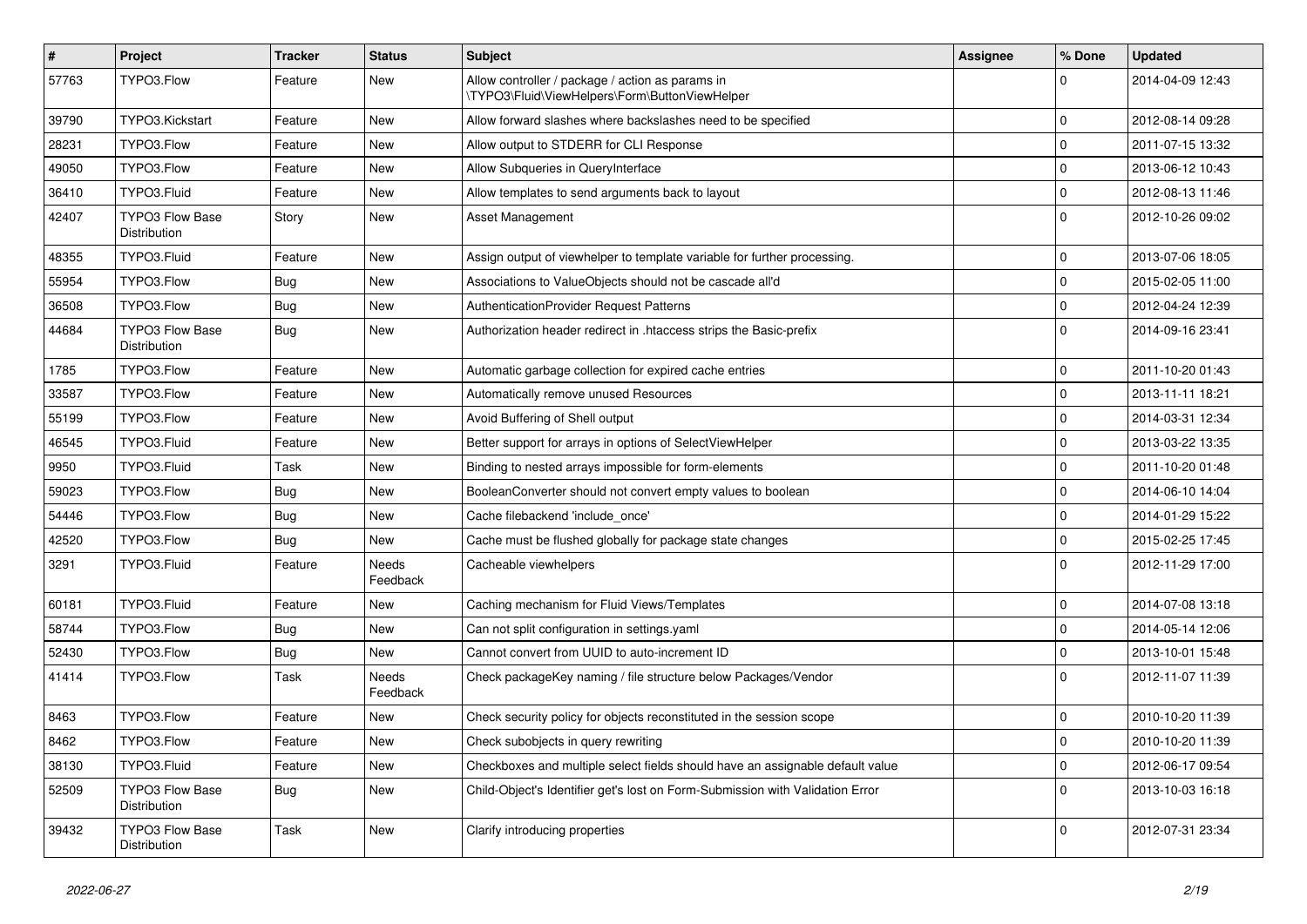| $\vert$ # | <b>Project</b>                         | <b>Tracker</b> | <b>Status</b>       | <b>Subject</b>                                                                        | <b>Assignee</b> | % Done       | <b>Updated</b>   |
|-----------|----------------------------------------|----------------|---------------------|---------------------------------------------------------------------------------------|-----------------|--------------|------------------|
| 52909     | TYPO3.Flow                             | Bug            | <b>New</b>          | Class Loader fallback to non-proxy hides fatal errors                                 |                 | $\Omega$     | 2013-10-17 11:24 |
| 53533     | TYPO3.Flow                             | Bug            | New                 | Class reflection assumes reverse PSR-0, can lead to fail in autoloader                |                 | $\mathbf 0$  | 2013-11-11 21:05 |
| 26664     | TYPO3.Fluid                            | Task           | <b>New</b>          | Clean up Form ViewHelpers                                                             |                 | 75           | 2012-06-20 11:37 |
| 47052     | <b>TYPO3 Flow Base</b><br>Distribution | Bug            | <b>New</b>          | Clear doctrine caches after migration applied                                         |                 | 0            | 2013-04-08 18:30 |
| 58622     | TYPO3.Flow                             | Feature        | New                 | Clearer Exception: Array to string conversion                                         |                 | $\mathbf 0$  | 2016-06-13 18:15 |
| 51183     | <b>TYPO3 Flow Base</b><br>Distribution | Task           | New                 | CLI improvements                                                                      |                 | 50           | 2015-02-25 17:45 |
| 30428     | TYPO3.Flow                             | Feature        | New                 | Cloning of request arguments                                                          |                 | $\mathbf 0$  | 2011-09-29 13:26 |
| 27561     | TYPO3.Flow                             | Task           | Accepted            | Complete documentation                                                                |                 | 84           | 2013-09-23 12:56 |
| 41843     | <b>TYPO3 Flow Base</b><br>Distribution | <b>Bug</b>     | <b>New</b>          | Composer and rename issues (umbrella issue)                                           |                 | 60           | 2013-01-15 17:19 |
| 53961     | <b>TYPO3 Flow Base</b><br>Distribution | Bug            | New                 | Composer installer scripts create a .Packages folder                                  |                 | $\Omega$     | 2013-11-28 13:06 |
| 46910     | TYPO3.Flow                             | Feature        | <b>New</b>          | Composer integration - PackageStates.php                                              |                 | $\mathbf 0$  | 2013-05-21 13:28 |
| 47419     | <b>TYPO3 Flow Base</b><br>Distribution | Bug            | New                 | Composer issues                                                                       |                 | $\Omega$     | 2013-08-14 15:34 |
| 57437     | TYPO3.Flow                             | Bug            | <b>New</b>          | Composer package replacement is not supported                                         |                 | $\mathbf 0$  | 2014-03-30 23:12 |
| 59442     | TYPO3.Flow                             | <b>Bug</b>     | <b>Under Review</b> | Composite primary keys including foreign entity don't work                            |                 | $\mathbf 0$  | 2014-11-27 09:34 |
| 3755      | TYPO3.Flow                             | Task           | New                 | Concurrency stress testing and cache mechanism                                        |                 | $\mathbf{0}$ | 2010-10-20 11:39 |
| 7608      | TYPO3.Fluid                            | Feature        | <b>New</b>          | Configurable shorthand/object accessor delimiters                                     |                 | $\mathbf 0$  | 2013-11-07 14:08 |
| 33710     | TYPO3.Flow                             | Feature        | <b>New</b>          | Configuration based on Domain                                                         |                 | $\mathbf 0$  | 2012-02-06 16:08 |
| 53224     | TYPO3.Flow                             | <b>Bug</b>     | <b>New</b>          | Constructor in subclass breaks call chain leading to missing identifier / uuid        |                 | $\mathbf 0$  | 2013-10-30 12:06 |
| 31210     | TYPO3.Flow                             | <b>Bug</b>     | <b>New</b>          | constructor of proxy class not compatible with interfaces defening a constructor      |                 | $\mathbf 0$  | 2011-11-07 22:02 |
| 42606     | TYPO3.Flow                             | Bug            | New                 | Content Security with nested objects                                                  |                 | $\mathbf 0$  | 2012-12-13 12:35 |
| 57541     | TYPO3.Flow                             | <b>Bug</b>     | <b>Under Review</b> | Content Security: operands work intrinsically differently in Rewrite and Manual check |                 | $\mathbf 0$  | 2014-04-03 09:06 |
| 56573     | TYPO3.Flow                             | Bug            | <b>New</b>          | Converting by Flow\Identity                                                           |                 | $\Omega$     | 2014-04-09 13:10 |
| 41148     | TYPO3.Flow                             | <b>Bug</b>     | <b>New</b>          | Converting of ValueObjects                                                            |                 | $\mathbf 0$  | 2012-12-13 12:35 |
| 47073     | TYPO3.Flow                             | <b>Bug</b>     | <b>New</b>          | Cookie causes Error after Update                                                      |                 | $\mathbf 0$  | 2014-12-16 11:59 |
| 3580      | TYPO3.Flow                             | Feature        | <b>New</b>          | Create an administration panel for the FLOW3 Development context                      |                 | $\mathbf 0$  | 2011-10-13 15:21 |
| 30937     | TYPO3.Fluid                            | <b>Bug</b>     | New                 | CropViewHelper stringToTruncate can't be supplied so it can't be easily extended      |                 | 100          | 2011-10-21 13:37 |
| 27798     | TYPO3.Flow                             | <b>Bug</b>     | Accepted            | CSRF protection not working for forms in a plugin                                     |                 | 0            | 2013-08-14 15:35 |
| 46066     | TYPO3.Flow                             | Bug            | <b>New</b>          | Currency formatter uses wrong format for ISO 4217 currency codes                      |                 | 0            | 2013-03-06 16:29 |
| 51286     | TYPO3.Flow                             | Task           | <b>New</b>          | Custom error views should introduce a controller context somehow                      |                 | $\mathbf 0$  | 2013-08-23 11:24 |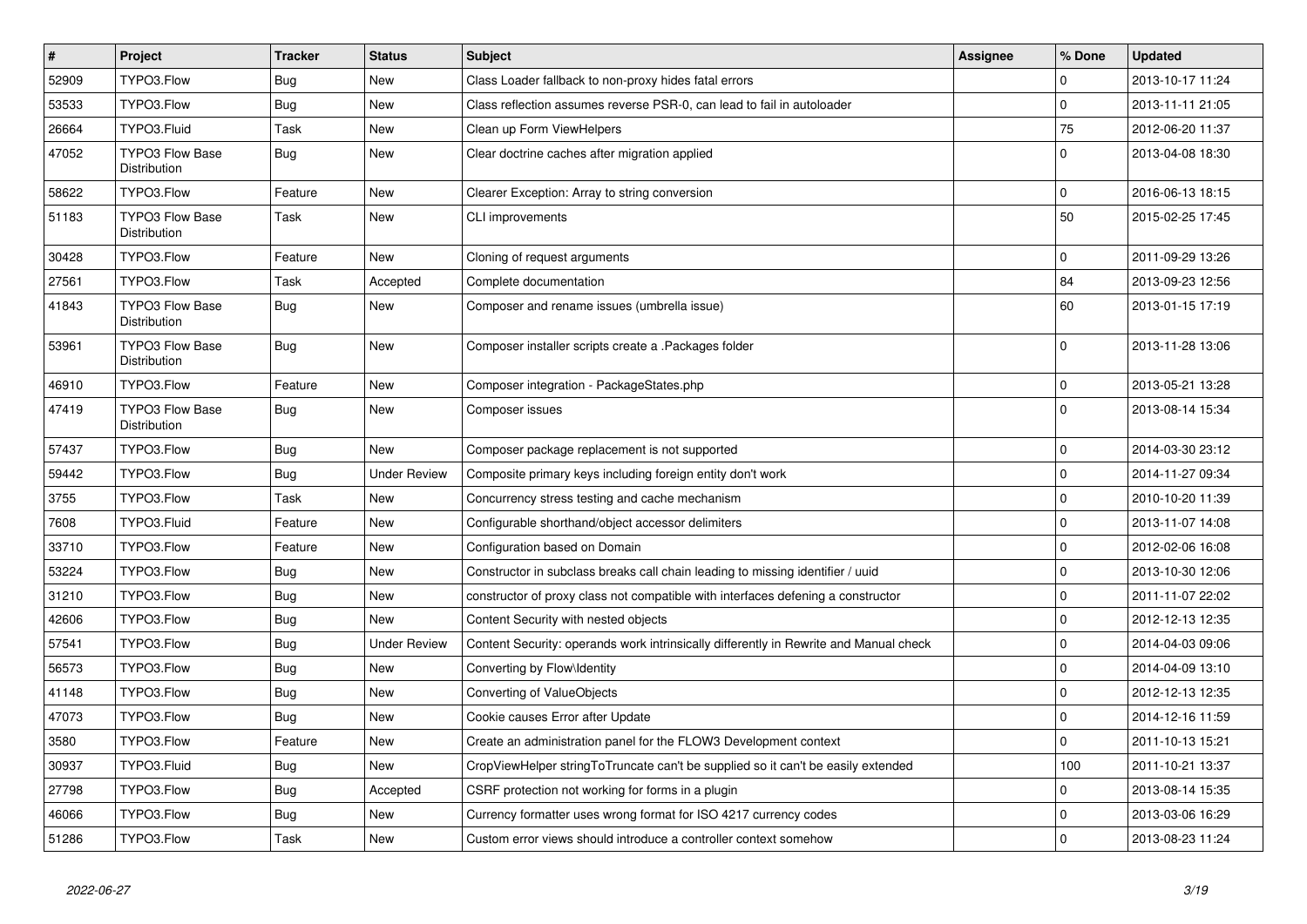| $\vert$ # | Project                                       | <b>Tracker</b> | <b>Status</b>            | <b>Subject</b>                                                                                          | <b>Assignee</b> | % Done      | <b>Updated</b>   |
|-----------|-----------------------------------------------|----------------|--------------------------|---------------------------------------------------------------------------------------------------------|-----------------|-------------|------------------|
| 58976     | <b>TYPO3 Flow Base</b><br><b>Distribution</b> | <b>Bug</b>     | <b>New</b>               | debug_backtrace                                                                                         |                 | $\Omega$    | 2014-05-21 01:07 |
| 44712     | TYPO3.Flow                                    | Task           | Accepted                 | Decouple Argument-Building in the HTTP-Request-Constructor                                              |                 | $\mathbf 0$ | 2013-01-23 11:19 |
| 54284     | TYPO3.Fluid                                   | Bug            | <b>New</b>               | Default Option for Switch/Case VH                                                                       |                 | $\mathbf 0$ | 2013-12-08 14:28 |
| 51312     | TYPO3.Flow                                    | Bug            | <b>New</b>               | Default php error handler generates warning (when loading<br>TYPO3\Flow\Error\Exception class)          |                 | $\Omega$    | 2013-08-24 16:07 |
| 48430     | TYPO3.Flow                                    | <b>Bug</b>     | New                      | Default validator-messages are not correctly formatted                                                  |                 | $\mathbf 0$ | 2013-05-22 00:36 |
| 1907      | TYPO3.Fluid                                   | Feature        | New                      | Default values for view helpers based on context                                                        |                 | $\mathbf 0$ | 2014-03-10 17:53 |
| 44244     | TYPO3.Flow                                    | <b>Bug</b>     | New                      | defaultOrderings aren't applied on related objects                                                      |                 | $\mathbf 0$ | 2013-01-09 18:41 |
| 47638     | <b>TYPO3 Flow Base</b><br><b>Distribution</b> | <b>Bug</b>     | New                      | Delete a ValueObject by its identity                                                                    |                 | $\Omega$    | 2013-04-27 13:14 |
| 35831     | TYPO3.Flow                                    | <b>Bug</b>     | <b>New</b>               | Deleting or unpublishing of a resource deletes all published symlinks<br>(Web/ Resources/Persistent)    |                 | $\Omega$    | 2012-04-11 09:31 |
| 29425     | TYPO3.Flow                                    | <b>Bug</b>     | <b>New</b>               | Deletion of a blog post with resources fails with FK constraint error                                   |                 | $\Omega$    | 2011-10-21 13:20 |
| 45611     | TYPO3.Flow                                    | Bug            | <b>New</b>               | Destruction of session after logout should be configurable                                              |                 | $\Omega$    | 2013-02-19 16:41 |
| 46823     | TYPO3.Flow                                    | Task           | Accepted                 | Detect APC and APCu correctly                                                                           |                 | $\mathbf 0$ | 2013-09-18 09:28 |
| 50255     | <b>TYPO3 Flow Base</b><br>Distribution        | Bug            | New                      | Different collations runnig migrate/update                                                              |                 | $\Omega$    | 2013-11-16 23:05 |
| 50130     | <b>TYPO3 Flow Base</b><br>Distribution        | Bug            | Needs<br>Feedback        | Different fallback for php.exe on windows                                                               |                 | $\Omega$    | 2013-07-21 21:43 |
| 55831     | TYPO3.Flow                                    | Feature        | <b>New</b>               | Different scenarios for session settings                                                                |                 | $\mathbf 0$ | 2014-02-10 11:21 |
| 58408     | TYPO3.Flow                                    | Task           | <b>New</b>               | Disable manualy persisting                                                                              |                 | $\mathbf 0$ | 2014-05-02 10:58 |
| 51188     | TYPO3.Flow                                    | <b>Bug</b>     | New                      | Doctrine does not respect AOP-injected properties                                                       |                 | $\mathbf 0$ | 2013-12-07 11:13 |
| 51489     | TYPO3.Flow                                    | Bug            | New                      | Doctrine\Common\Annotations\AnnotationException thrown in file<br>AnnotationException.php               |                 | $\Omega$    | 2014-02-06 10:20 |
| 42465     | TYPO3.Flow                                    | Task           | <b>New</b>               | Document i18n settings                                                                                  |                 | $\mathbf 0$ | 2013-08-14 15:35 |
| 44148     | TYPO3.Flow                                    | Bug            | New                      | Documentation for executeCommand() needs clarification                                                  |                 | $\mathbf 0$ | 2013-08-14 15:35 |
| 45345     | TYPO3.Fluid                                   | Feature        | Needs<br>Feedback        | Easy to use comments for fluid that won't show in output                                                |                 | $\Omega$    | 2013-03-26 20:40 |
| 46716     | TYPO3.Flow                                    | <b>Bug</b>     | <b>New</b>               | Empty class names in Dependencylnjection proxy code when using Caches /<br>Factory-created dependencies |                 | $\Omega$    | 2013-05-21 13:22 |
| 46289     | TYPO3.Fluid                                   | <b>Bug</b>     | <b>Needs</b><br>Feedback | Enable Escaping Interceptor in XML request format                                                       |                 | $\Omega$    | 2013-08-14 15:35 |
| 3587      | TYPO3.Flow                                    | Feature        | New                      | Enforce validation rules for value objects already in constructor                                       |                 | $\mathbf 0$ | 2010-10-20 11:39 |
| 13045     | TYPO3.Fluid                                   | Bug            | New                      | Entity decode of strings are different between if-conditions and output of variable                     |                 | $\mathbf 0$ | 2011-10-21 13:37 |
| 53177     | TYPO3.Flow                                    | Feature        | New                      | entity resource policy value support for `this`                                                         |                 | $\mathbf 0$ | 2014-05-20 09:22 |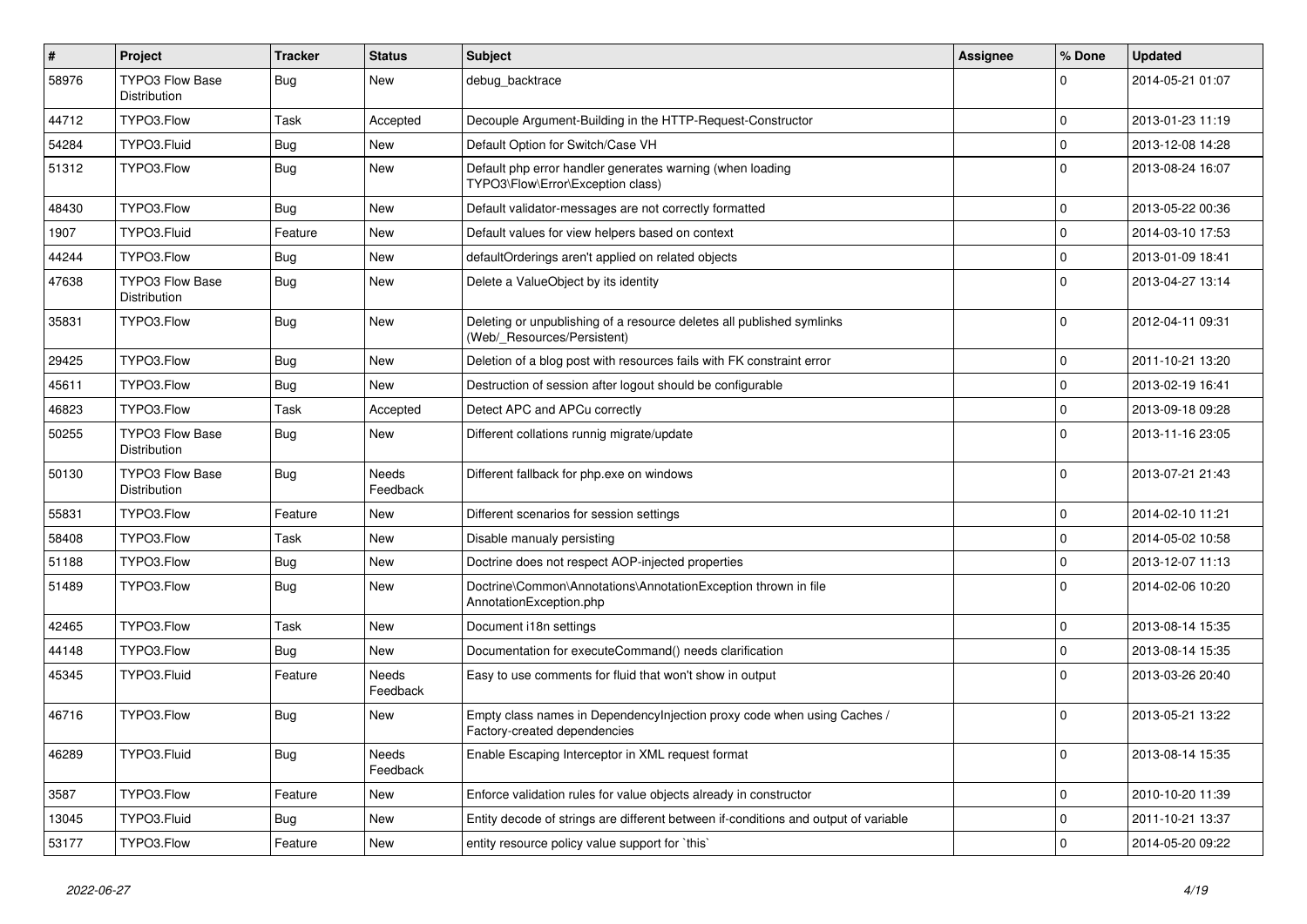| $\vert$ # | Project                         | Tracker    | <b>Status</b>       | Subject                                                                                              | <b>Assignee</b> | % Done      | <b>Updated</b>   |
|-----------|---------------------------------|------------|---------------------|------------------------------------------------------------------------------------------------------|-----------------|-------------|------------------|
| 47236     | TYPO3.Flow                      | <b>Bug</b> | Needs<br>Feedback   | Error at offset 6279 of 6338                                                                         |                 | $\Omega$    | 2014-02-14 09:35 |
| 43967     | TYPO3.Flow                      | Bug        | New                 | Error in evaluating orphanRemoval in Flow Annotation driver                                          |                 | $\Omega$    | 2013-01-03 11:00 |
| 48873     | TYPO3.Flow                      | Bug        | New                 | Error when calling resourceManager->deleteResource on unpublished Resource                           |                 | $\mathbf 0$ | 2013-06-05 13:46 |
| 52536     | TYPO3.Fluid                     | Bug        | <b>Under Review</b> | Errorclass not set if no property-attribute set                                                      |                 | $\mathbf 0$ | 2016-01-06 10:02 |
| 37831     | TYPO3.Flow                      | Task       | New                 | Evaluate using PHP 5.4's internal web server for Functional Testing                                  |                 | $\mathbf 0$ | 2012-06-08 09:27 |
| 45640     | TYPO3.Flow                      | <b>Bug</b> | <b>New</b>          | Every relation is set to cascade=all if the related entity is no aggregate root                      |                 | $\mathbf 0$ | 2013-02-20 15:31 |
| 52945     | TYPO3.Flow                      | Bug        | New                 | Excluded classes should only be excluded from reflection but still autoloaded                        |                 | $\mathbf 0$ | 2013-10-19 12:52 |
| 45153     | TYPO3.Fluid                     | Feature    | New                 | f:be.menus.actionMenuItem - Detection of the current select option is insufficient                   |                 | $\mathbf 0$ | 2013-02-04 23:17 |
| 62346     | TYPO3.Fluid                     | Feature    | <b>New</b>          | f:comment should have high precende                                                                  |                 | $\mathbf 0$ | 2014-10-20 11:33 |
| 49600     | TYPO3.Fluid                     | <b>Bug</b> | New                 | f:form tag shown as a HTML on frontend                                                               |                 | $\mathbf 0$ | 2013-12-04 13:04 |
| 58921     | TYPO3.Fluid                     | <b>Bug</b> | New                 | f:form.* VHs crash if NOT inside f:form but followed by f:form                                       |                 | $\mathbf 0$ | 2014-05-19 15:29 |
| 31955     | TYPO3.Fluid                     | Feature    | New                 | f:uri.widget                                                                                         |                 | $\mathbf 0$ | 2011-11-22 12:27 |
| 37619     | TYPO3.Fluid                     | <b>Bug</b> | New                 | Fatal Error when using variable in name attribute of Section ViewHelper                              |                 | $\mathbf 0$ | 2012-05-30 23:17 |
| 36510     | TYPO3.Flow                      | Feature    | New                 | <b>Firewall Redirect?</b>                                                                            |                 | $\mathbf 0$ | 2012-04-24 12:57 |
| 58975     | TYPO3.Flow                      | Bug        | New                 | Fix command for Linux in Qucikstart documentation                                                    |                 | 100         | 2014-05-21 19:47 |
| 56856     | TYPO3.Flow                      | <b>Bug</b> | <b>Under Review</b> | Fix StandardView Template                                                                            |                 | $\mathbf 0$ | 2015-02-25 11:25 |
| 59366     | TYPO3.Flow                      | Bug        | <b>Under Review</b> | fix* lifecycle callbacks should not be registered for unproxied entities                             |                 | $\mathbf 0$ | 2014-11-27 09:41 |
| 55937     | TYPO3.Flow                      | <b>Bug</b> | New                 | FlashMessage queue is lost                                                                           |                 | $\mathbf 0$ | 2014-02-12 17:03 |
| 56544     | TYPO3.Flow                      | <b>Bug</b> | <b>New</b>          | FLOW Exception on tar package inclusion via composer                                                 |                 | $\mathbf 0$ | 2014-03-20 14:38 |
| 10472     | TYPO3.Fluid                     | Feature    | New                 | Fluid Standalone distribution                                                                        |                 | $\mathbf 0$ | 2012-10-16 15:17 |
| 49038     | TYPO3.Fluid                     | <b>Bug</b> | New                 | form.select does not select the first item if prependOptionValue is used                             |                 | $\mathbf 0$ | 2013-06-11 22:11 |
| 8648      | TYPO3.Fluid                     | Bug        | New                 | format.crop ViewHelper should support all features of the crop stdWrap function                      |                 | $\mathbf 0$ | 2011-10-21 13:37 |
| 58983     | TYPO3.Fluid                     | <b>Bug</b> | New                 | format.date does not respect linebreaks and throws exception                                         |                 | $\mathbf 0$ | 2014-05-21 10:00 |
| 47669     | TYPO3.Fluid                     | Task       | New                 | FormViewHelper does not define the default request method                                            |                 | $\mathbf 0$ | 2013-04-28 16:39 |
| 5636      | TYPO3.Fluid                     | Task       | <b>Under Review</b> | Form_RadioViewHelper and CheckBoxViewHelper miss check for existing object<br>before it is accessed. |                 | $\Omega$    | 2013-11-22 17:14 |
| 30424     | TYPO3.Flow                      | <b>Bug</b> | New                 | Forward object arguments with changes                                                                |                 | $\mathbf 0$ | 2011-10-21 13:20 |
| 45394     | TYPO3.Fluid                     | Task       | New                 | Forwardport Unit test for standalone view                                                            |                 | 0           | 2013-02-11 22:39 |
| 47487     | TYPO3.Flow                      | <b>Bug</b> | New                 | Functional test classes in package without classes are not compiled                                  |                 | $\pmb{0}$   | 2013-05-21 12:19 |
| 33308     | TYPO3 Flow Base<br>Distribution | Task       | New                 | General date and time handling rules                                                                 |                 | $\mathbf 0$ | 2012-03-06 16:05 |
| 31002     | TYPO3.Flow                      | <b>Bug</b> | New                 | Generated __sleep method handles static properties as members.                                       |                 | $\pmb{0}$   | 2011-10-21 13:20 |
| 46010     | TYPO3.Flow                      | Bug        | New                 | Generating a DiscriminatorMap with base class in different namespace does not work                   |                 | 0           | 2013-03-04 12:30 |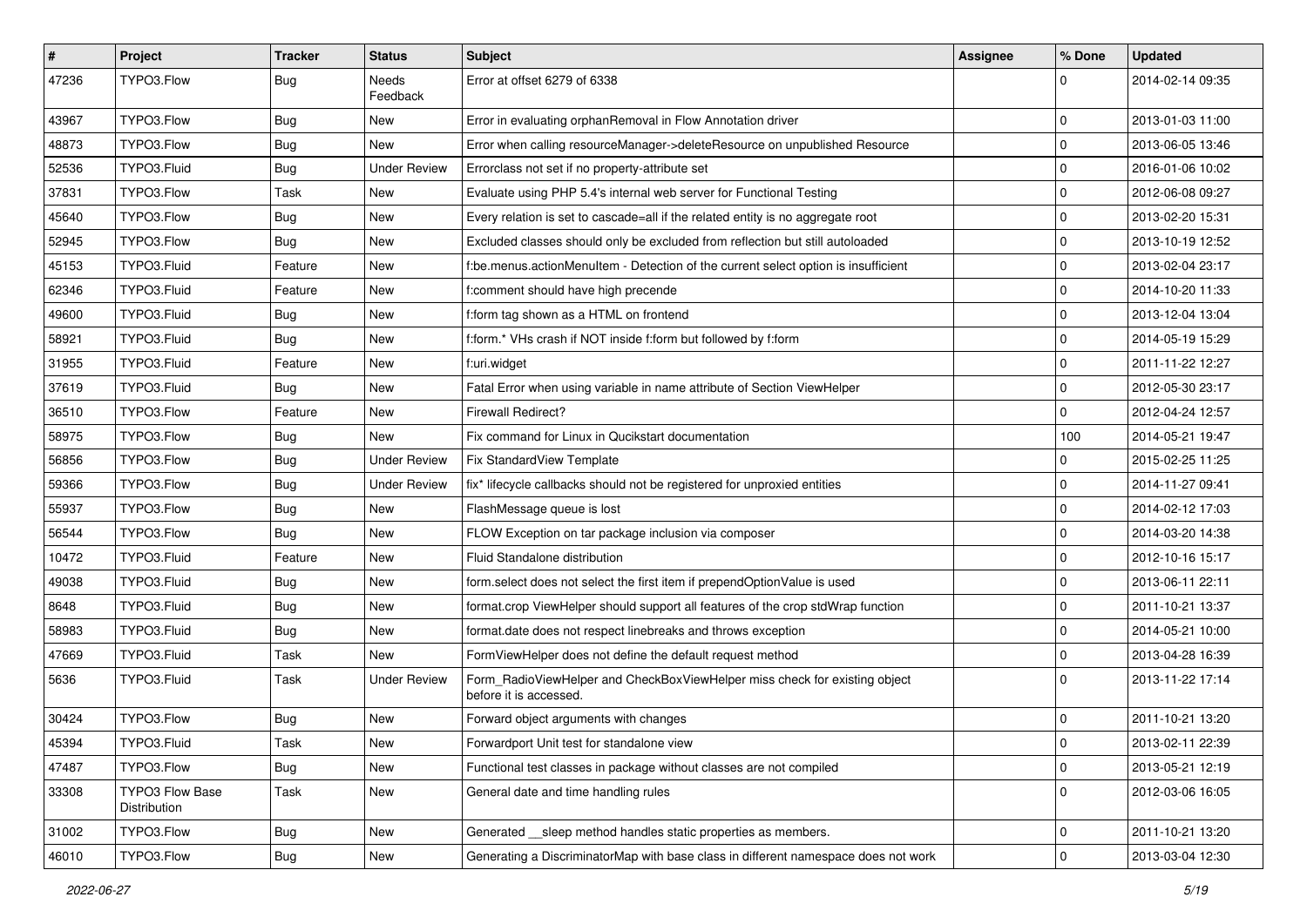| $\pmb{\#}$ | Project                                | Tracker       | <b>Status</b>       | Subject                                                                                               | <b>Assignee</b> | % Done      | <b>Updated</b>   |
|------------|----------------------------------------|---------------|---------------------|-------------------------------------------------------------------------------------------------------|-----------------|-------------|------------------|
| 47429      | TYPO3.Flow                             | Bug           | New                 | Global policy files no longer allowed                                                                 |                 | $\mathbf 0$ | 2013-07-14 19:20 |
| 56602      | TYPO3.Flow                             | Major Feature | <b>New</b>          | Handling Of Multi Identity Entities                                                                   |                 | $\mathbf 0$ | 2014-04-09 13:10 |
| 38875      | <b>TYPO3 Flow Base</b><br>Distribution | Suggestion    | New                 | Have a Translator object available in action controllers                                              |                 | $\Omega$    | 2012-07-11 15:00 |
| 58184      | TYPO3.Flow                             | Major Feature | New                 | HTTP request argument building for different use cases                                                |                 | $\mathbf 0$ | 2014-04-25 11:30 |
| 36495      | TYPO3.Flow                             | <b>Bug</b>    | New                 | HTTP Response is sent before persistence preventing Exceptions to be displayed on<br>redirect         |                 | $\Omega$    | 2012-04-24 00:28 |
| 28136      | TYPO3.Flow                             | Feature       | New                 | <b>HTTP Semantics for Transactions and more</b>                                                       |                 | $\mathbf 0$ | 2012-05-21 16:15 |
| 51763      | TYPO3.Flow                             | <b>Bug</b>    | New                 | HttpRequest always returns content of the current request                                             |                 | $\mathbf 0$ | 2015-02-20 12:53 |
| 59084      | TYPO3.Flow                             | <b>Bug</b>    | <b>New</b>          | if 403 Exception show reason                                                                          |                 | $\mathbf 0$ | 2014-05-24 18:20 |
| 41533      | TYPO3.Flow                             | <b>Bug</b>    | Needs<br>Feedback   | Ignored object-validation in editAction when redirecting back from updateAction                       |                 | $\Omega$    | 2012-10-10 09:27 |
| 32105      | TYPO3.Flow                             | <b>Bug</b>    | New                 | IgnoreValidation ignored if ACL is set for this controller action                                     |                 | $\mathbf 0$ | 2011-11-26 11:22 |
| 38379      | TYPO3.Eel                              | Feature       | New                 | Implement a Eel-ViewHelper                                                                            |                 | $\mathbf 0$ | 2013-04-08 11:03 |
| 6178       | TYPO3.Flow                             | Feature       | New                 | Implement FileType and FileSize validators                                                            |                 | $\mathbf 0$ | 2010-10-20 11:39 |
| 35709      | TYPO3.Flow                             | Task          | New                 | Implement global Command aliases                                                                      |                 | $\mathbf 0$ | 2013-08-19 14:33 |
| 32985      | TYPO3.Flow                             | Feature       | New                 | Implement Processing Rules when merging numerically-indexed arrays                                    |                 | $\mathbf 0$ | 2012-05-30 09:35 |
| 33258      | TYPO3.Flow                             | Major Feature | Accepted            | Implement support for Assetic                                                                         |                 | $\mathbf 0$ | 2014-02-24 08:05 |
| 3585       | TYPO3.Flow                             | Major Feature | New                 | Implement support for value objects                                                                   |                 | $\mathbf 0$ | 2013-02-20 14:45 |
| 47950      | TYPO3.Flow                             | Bug           | <b>New</b>          | import of remote resources                                                                            |                 | $\mathbf 0$ | 2013-05-21 11:52 |
| 46120      | TYPO3.Flow                             | <b>Bug</b>    | New                 | Important step missing in the installation chapter                                                    |                 | $\mathbf 0$ | 2013-03-08 10:23 |
| 50382      | TYPO3.Flow                             | Task          | New                 | Impossible to use arguments in CLI that are added by overriding<br>initializeCommandMethodArguments() |                 | $\Omega$    | 2013-08-19 14:32 |
| 46009      | TYPO3.Flow                             | Task          | New                 | Improve error message for missing class in Flow annotation driver                                     |                 | $\mathbf 0$ | 2013-03-04 12:25 |
| 32035      | TYPO3.Fluid                            | Task          | New                 | Improve fluid error messages                                                                          |                 | $\mathbf 0$ | 2012-01-27 15:59 |
| 4704       | TYPO3.Fluid                            | Feature       | New                 | Improve parsing exception messages                                                                    |                 | $\mathbf 0$ | 2012-07-11 19:00 |
| 35970      | TYPO3.Flow                             | Task          | New                 | Improve performance of Utility/Arrays::integerExplode by using array_map                              |                 | $\mathbf 0$ | 2012-04-13 15:38 |
| 51530      | TYPO3.Flow                             | Task          | New                 | Improve speed of Files::readDirectoryRecursively using RecursiveDirectoryIterator?                    |                 | $\mathbf 0$ | 2013-08-29 19:49 |
| 28553      | TYPO3.Fluid                            | <b>Bug</b>    | New                 | improve XHProf test setup                                                                             |                 | $\mathbf 0$ | 2011-10-21 13:37 |
| 56237      | TYPO3.Fluid                            | Task          | New                 | in-line (Condition) View Helpers should not evaluate on parsing                                       |                 | 0           | 2014-02-24 13:47 |
| 43541      | TYPO3.Flow                             | Bug           | New                 | Incomplete classes path detection for PSR-0                                                           |                 | $\mathsf 0$ | 2013-08-14 15:35 |
| 37571      | TYPO3.Flow                             | <b>Bug</b>    | New                 | Inherited proxies fail when implementing clone                                                        |                 | $\pmb{0}$   | 2012-06-04 12:15 |
| 29794      | TYPO3.Kickstart                        | Feature       | New                 | Initialize collections in generated models                                                            |                 | $\mathsf 0$ | 2011-09-14 23:23 |
| 41807      | TYPO3.Flow                             | Task          | <b>Under Review</b> | Initialize the eventmanager in the EntityManagerInterface                                             |                 | 0           | 2013-05-21 13:28 |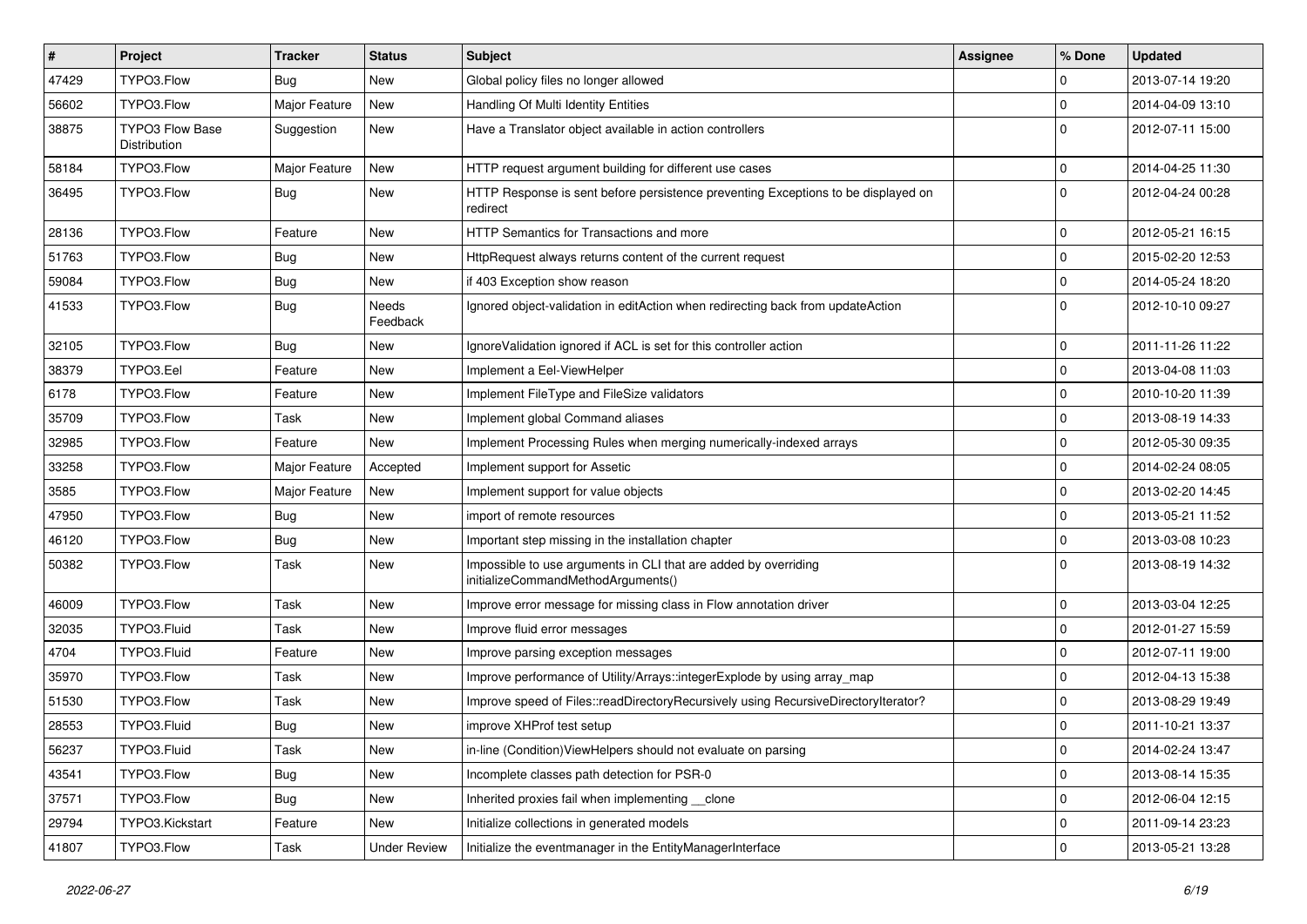| $\vert$ # | Project                                | <b>Tracker</b> | <b>Status</b>       | Subject                                                                                     | Assignee | % Done      | <b>Updated</b>   |
|-----------|----------------------------------------|----------------|---------------------|---------------------------------------------------------------------------------------------|----------|-------------|------------------|
| 27088     | TYPO3.Flow                             | Bug            | On Hold             | initializeObject() is called too early when reconstructing entities                         |          | 0           | 2013-04-08 17:53 |
| 54593     | <b>TYPO3 Flow Base</b><br>Distribution | <b>Bug</b>     | New                 | ini_get return value has changed for PHP >=5.3.0 -> changed check-implementation<br>needed! |          | $\Omega$    | 2013-12-25 02:48 |
| 33293     | TYPO3.Flow                             | <b>Bug</b>     | <b>New</b>          | Injection to private variable results in injection of the the wrong class                   |          | 0           | 2012-01-18 16:41 |
| 53180     | TYPO3 Flow Base<br>Distribution        | <b>Bug</b>     | New                 | InjectSettings doesnt work on inheritance (Level 2)                                         |          | $\Omega$    | 2013-11-26 21:46 |
| 57885     | TYPO3.Fluid                            | <b>Bug</b>     | New                 | Inputs are cleared from a second form if the first form produced a vallidation error        |          | 0           | 2014-04-14 00:00 |
| 28964     | <b>TYPO3 Flow Base</b><br>Distribution | Feature        | <b>New</b>          | Integrate Behat tool for BDD                                                                |          | $\Omega$    | 2011-08-13 16:03 |
| 57450     | TYPO3.Flow                             | <b>Bug</b>     | <b>New</b>          | International E-Mail addresses (umlauts, etc.) are not validated correctly                  |          | 0           | 2014-04-30 14:58 |
| 48409     | TYPO3.Flow                             | Feature        | New                 | Introduce new Annotation "Slot" for wiring signal and slots                                 |          | 0           | 2013-05-23 19:02 |
| 27045     | TYPO3.Flow                             | Bug            | New                 | Introduced properties are not available in the reflection service during a compile run      |          | 0           | 2013-12-07 11:14 |
| 57815     | TYPO3.Flow                             | <b>Bug</b>     | <b>New</b>          | Invalid resources are saved in the persistent resources folder                              |          | 0           | 2014-04-10 22:02 |
| 35083     | TYPO3.Flow                             | Bug            | New                 | involving SecurityContext in Widget's __wakeup situation leads to an exception              |          | 0           | 2012-03-21 13:06 |
| 54037     | TYPO3.Flow                             | Feature        | <b>Under Review</b> | JsonView accepts encoding options                                                           |          | $\mathbf 0$ | 2014-12-14 11:46 |
| 34404     | TYPO3.Flow                             | Bug            | New                 | JsonView transformObject does not respect_descendAll configuration                          |          | 0           | 2012-02-29 01:12 |
| 50869     | TYPO3.Flow                             | <b>Bug</b>     | New                 | key() invoked on object                                                                     |          | $\mathbf 0$ | 2013-08-07 13:18 |
| 56555     | TYPO3.Kickstart                        | Bug            | New                 | Kickstart creates wrong labels in New.html                                                  |          | 0           | 2014-03-04 21:33 |
| 32294     | TYPO3.Flow                             | Feature        | New                 | Lazy initialization of loggers                                                              |          | 0           | 2011-12-05 10:29 |
| 9861      | TYPO3.Flow                             | Feature        | Needs<br>Feedback   | Leave logging up and running as long as possible                                            |          | $\Omega$    | 2012-03-15 10:53 |
| 35783     | TYPO3.Flow                             | Feature        | New                 | Lifecycle method after property mapping                                                     |          | 0           | 2012-04-08 21:01 |
| 51100     | TYPO3.Fluid                            | Feature        | New                 | Links with absolute URI should have the option of URI Scheme                                |          | 0           | 2013-08-16 12:06 |
| 42408     | <b>TYPO3 Flow Base</b><br>Distribution | Story          | New                 | Locale Detection / Selection                                                                |          | 0           | 2013-06-11 13:31 |
| 60095     | TYPO3.Flow                             | Feature        | <b>Under Review</b> | LockManager's LockHoldingStackPage should be configurable                                   |          | 0           | 2014-07-07 11:15 |
| 44563     | TYPO3.Flow                             | Feature        | New                 | Logged in users via HTTP Basic always get re-authenticated                                  |          | 0           | 2013-01-16 11:28 |
| 53971     | TYPO3.Kickstart                        | Feature        | New                 | Login functionality                                                                         |          | 0           | 2013-12-16 10:39 |
| 34816     | TYPO3.Flow                             | Feature        | <b>New</b>          | Long text encryption                                                                        |          | 0           | 2012-03-14 08:33 |
| 47191     | TYPO3.Flow                             | Feature        | <b>Under Review</b> | Make (property) Validators aware of parent class and the property they belong to            |          | 0           | 2015-02-13 18:25 |
| 33069     | TYPO3.Flow                             | Task           | New                 | Make command output sparse, implement generic verbose switch                                |          | 0           | 2013-08-19 14:33 |
| 42240     | TYPO3.Eel                              | Task           | New                 | Make Eel usable outside of TYPO3 Flow                                                       |          | $\mathbf 0$ | 2012-10-21 12:32 |
| 47075     | TYPO3.Flow                             | Feature        | New                 | Make Exception more meaningful                                                              |          | 0           | 2013-05-21 13:28 |
| 27607     | TYPO3.Fluid                            | Bug            | New                 | Make Fluid comparisons work when first element is STRING, second is NULL.                   |          | 0           | 2012-03-12 19:18 |
| 26658     | TYPO3.Fluid                            | Task           | New                 | Make Form ViewHelpers consistent                                                            |          | 75          | 2012-06-20 11:37 |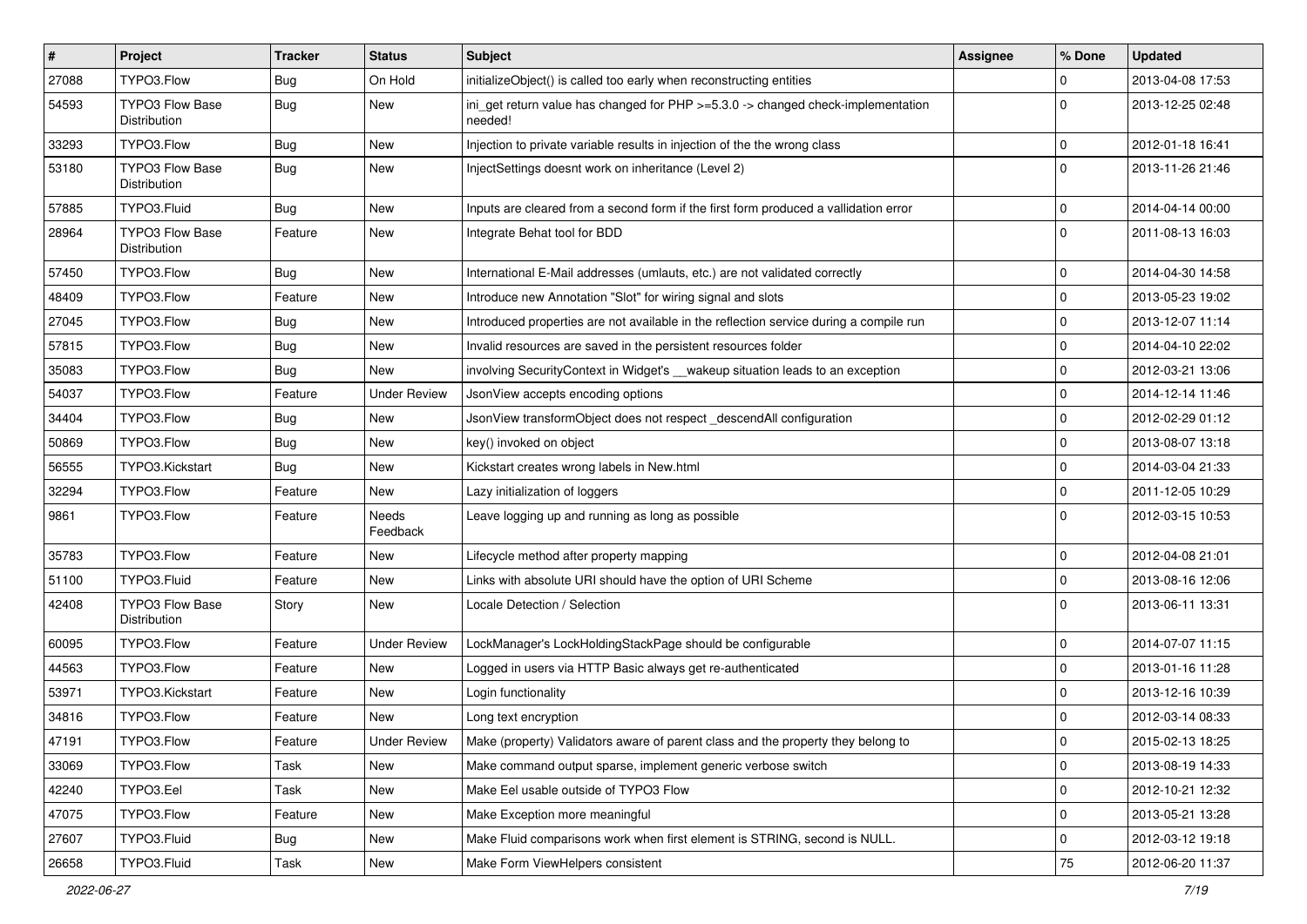| $\vert$ # | Project     | <b>Tracker</b> | <b>Status</b>     | <b>Subject</b>                                                                                    | <b>Assignee</b> | % Done       | <b>Updated</b>   |
|-----------|-------------|----------------|-------------------|---------------------------------------------------------------------------------------------------|-----------------|--------------|------------------|
| 45103     | TYPO3.Flow  | Feature        | <b>New</b>        | Make static resource URI generation available outside of Fluid                                    |                 | 0            | 2013-02-03 13:16 |
| 30555     | TYPO3.Fluid | Feature        | <b>New</b>        | Make TagBuilder more extensible                                                                   |                 | $\mathbf 0$  | 2012-06-29 12:41 |
| 44123     | TYPO3.Flow  | Feature        | New               | Make the "Flow requires the PHP setting "date.timezone"" error more beautiful                     |                 | 0            | 2013-12-25 01:55 |
| 28549     | TYPO3.Fluid | Bug            | New               | make widgets cacheable, i.e. not implement childnodeaccess interface                              |                 | $\mathbf 0$  | 2011-10-21 13:37 |
| 47456     | TYPO3.Flow  | Feature        | <b>New</b>        | ManyToOne and OneToOne Relations of Objects passed as Action Argument are<br>loaded automatically |                 | $\Omega$     | 2013-08-28 15:11 |
| 59244     | TYPO3.Flow  | Feature        | New               | Message or Container needs context                                                                |                 | $\mathbf 0$  | 2014-05-31 11:47 |
| 49373     | TYPO3.Flow  | Bug            | <b>New</b>        | Methods policy with key "Controllers" is ignored                                                  |                 | $\mathbf 0$  | 2013-06-24 10:03 |
| 52014     | TYPO3.Flow  | <b>Bug</b>     | New               | Migration makes fields NOT NULL even though not true                                              |                 | $\mathbf{0}$ | 2013-10-15 18:27 |
| 57972     | TYPO3.Flow  | <b>Bug</b>     | <b>New</b>        | Missing @ManyToOne in example for resource                                                        |                 | $\mathbf 0$  | 2014-04-16 06:32 |
| 48296     | TYPO3.Flow  | Task           | Needs<br>Feedback | Missing method in ExceptionHandlerInterface                                                       |                 | $\Omega$     | 2013-05-21 11:39 |
| 54458     | TYPO3.Flow  | <b>Bug</b>     | <b>New</b>        | Missing Version Number in packages                                                                |                 | 0            | 2013-12-28 18:13 |
| 42397     | TYPO3.Fluid | Feature        | <b>New</b>        | Missing viewhelper for general links                                                              |                 | 0            | 2012-10-25 19:20 |
| 35781     | TYPO3.Flow  | Feature        | <b>New</b>        | Model validation                                                                                  |                 | $\mathbf{0}$ | 2012-04-08 17:06 |
| 53620     | TYPO3.Flow  | <b>Bug</b>     | New               | Move Classes/TYPO3/Flow/Composer to own Package                                                   |                 | $\mathbf 0$  | 2014-01-01 16:02 |
| 59322     | TYPO3.Flow  | <b>Bug</b>     | <b>New</b>        | Mssing field exception should show missing migrations as well                                     |                 | 0            | 2014-06-04 06:47 |
| 40064     | TYPO3.Fluid | Bug            | <b>New</b>        | Multiselect is not getting persisted                                                              |                 | $\mathbf 0$  | 2014-03-27 22:12 |
| 26745     | TYPO3.Flow  | Feature        | New               | MVC should know about entities lying in the session                                               |                 | 100          | 2012-07-10 12:14 |
| 58894     | TYPO3.Flow  | <b>Bug</b>     | <b>New</b>        | MySQL max key length exceeded during Neos setup                                                   |                 | 0            | 2014-05-17 22:37 |
| 31262     | TYPO3.Flow  | Feature        | New               | Named arguments in Objects.yaml for constructor arguments                                         |                 | 0            | 2011-10-25 10:26 |
| 40283     | TYPO3.Flow  | <b>Bug</b>     | New               | New constructor in grandparent class not called                                                   |                 | $\mathbf 0$  | 2012-12-13 12:35 |
| 30425     | TYPO3.Flow  | Bug            | New               | New methods are not updated in Policies during Development                                        |                 | $\mathbf{0}$ | 2011-10-21 13:20 |
| 36559     | TYPO3.Fluid | Feature        | <b>New</b>        | New widget progress bar                                                                           |                 | $\mathbf 0$  | 2012-04-25 15:11 |
| 54451     | TYPO3.Flow  | <b>Bug</b>     | <b>New</b>        | No functionality at Apache environments with suexec                                               |                 | $\mathbf 0$  | 2014-01-01 18:22 |
| 33078     | TYPO3.Flow  | <b>Bug</b>     | <b>New</b>        | No Redirect to Login                                                                              |                 | 0            | 2012-03-07 17:45 |
| 49372     | TYPO3.Flow  | <b>Bug</b>     | New               | ObjectConverter ignores implemented interface when mapping subtype                                |                 | $\mathbf 0$  | 2013-06-24 09:24 |
| 47331     | TYPO3.Flow  | <b>Bug</b>     | Accepted          | ObjectManager shutdown with Dependency Injection Proxy causes fatal errors                        |                 | $\mathbf 0$  | 2013-05-21 13:06 |
| 56036     | TYPO3.Flow  | Feature        | New               | Optimize autoloading                                                                              |                 | $\mathbf 0$  | 2014-03-03 11:15 |
| 56486     | TYPO3.Flow  | Feature        | New               | Optimize the ObjectManager for performance                                                        |                 | $\mathbf 0$  | 2014-03-04 17:33 |
| 36804     | TYPO3.Flow  | Bug            | New               | Orphaned entities within aggregates are not removed                                               |                 | $\mathbf 0$  | 2012-05-03 11:54 |
| 51847     | TYPO3.Flow  | <b>Bug</b>     | New               | Overiding controller actions with other required parameter sets results in fatal error.           |                 | $\mathbf 0$  | 2013-09-09 10:54 |
| 58927     | TYPO3.Flow  | <b>Bug</b>     | <b>New</b>        | Overlapping ressouce definitions in Policy yaml resolved incorrectly                              |                 | 0            | 2014-05-19 15:19 |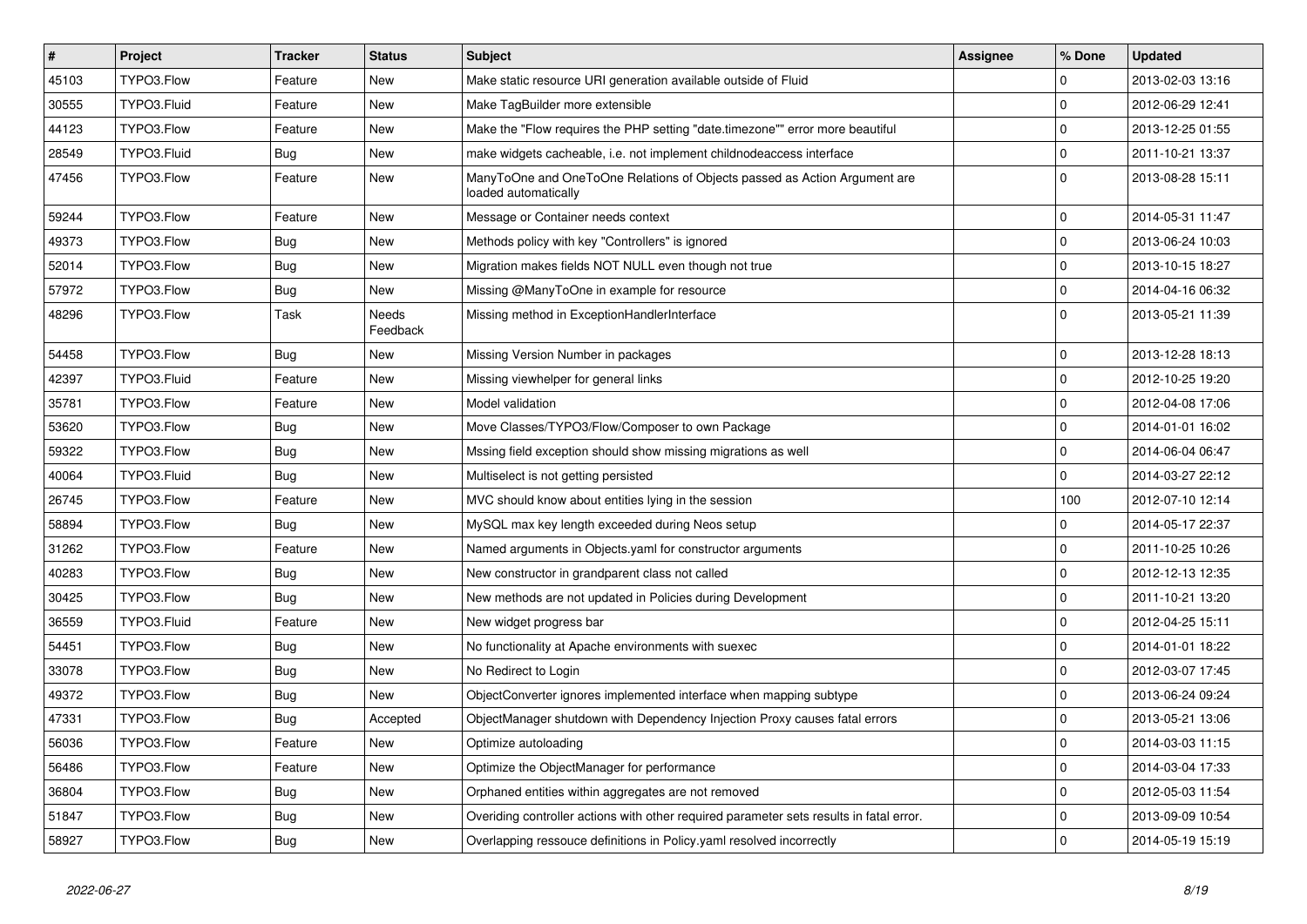| $\vert$ # | <b>Project</b>                         | Tracker    | <b>Status</b>       | Subject                                                                                                                                           | <b>Assignee</b> | % Done      | <b>Updated</b>   |
|-----------|----------------------------------------|------------|---------------------|---------------------------------------------------------------------------------------------------------------------------------------------------|-----------------|-------------|------------------|
| 45413     | <b>TYPO3 Flow Base</b><br>Distribution | <b>Bug</b> | <b>Under Review</b> | Overriding boolean properties using Objects yaml is broken                                                                                        |                 | 100         | 2013-12-10 13:26 |
| 30418     | TYPO3.Flow                             | Feature    | New                 | Package bootstrapping following dependencies                                                                                                      |                 | $\mathbf 0$ | 2011-10-21 13:38 |
| 5774      | TYPO3.Flow                             | Feature    | New                 | Package Manager should clear all cache entries tagged with %PACKAGE%                                                                              |                 | $\mathbf 0$ | 2010-10-20 11:39 |
| 45386     | TYPO3.Flow                             | Bug        | New                 | Package::buildArrayOfClassFiles tries to determine class names from file paths                                                                    |                 | $\mathbf 0$ | 2013-02-11 19:54 |
| 54549     | TYPO3.Flow                             | <b>Bug</b> | New                 | PackageManager::createPackage is incompatible to PackageManagerInterface                                                                          |                 | $\mathbf 0$ | 2013-12-21 14:42 |
| 60271     | TYPO3.Fluid                            | Feature    | New                 | Paginate viewhelper, should also support arrays                                                                                                   |                 | $\mathbf 0$ | 2014-07-11 13:19 |
| 36655     | TYPO3.Fluid                            | Bug        | New                 | Pagination Links                                                                                                                                  |                 | $\mathbf 0$ | 2012-06-23 22:18 |
| 57374     | TYPO3.Flow                             | <b>Bug</b> | New                 | Persisted entities saved in session are not resolved                                                                                              |                 | $\mathbf 0$ | 2014-04-03 09:43 |
| 45384     | TYPO3.Fluid                            | Bug        | <b>New</b>          | Persisted entity object in widget-configuration cannot be deserialized (after reload)                                                             |                 | $\mathbf 0$ | 2013-08-14 15:35 |
| 56601     | TYPO3.Flow                             | <b>Bug</b> | <b>Under Review</b> | PersistenceManager wrong handling of ORM\ld                                                                                                       |                 | $\mathbf 0$ | 2015-02-16 17:56 |
| 45669     | TYPO3.Flow                             | <b>Bug</b> | New                 | PersistentObjectConverter does not convert ValueObjects by __ identity                                                                            |                 | $\mathbf 0$ | 2013-02-20 17:59 |
| 56859     | <b>TYPO3 Flow Base</b><br>Distribution | <b>Bug</b> | New                 | PHP Warning: TYPO3_Flow_Error_Exception.php not present in Data/Temporary                                                                         |                 | $\Omega$    | 2014-03-13 10:30 |
| 52185     | TYPO3.Flow                             | Bug        | <b>New</b>          | PositionalArraySorter should detect recursive dependencies                                                                                        |                 | $\mathbf 0$ | 2013-09-23 13:02 |
| 48862     | TYPO3.Flow                             | Feature    | New                 | Possibility to exclude package from file monitoring                                                                                               |                 | $\mathbf 0$ | 2013-06-05 10:03 |
| 31484     | TYPO3.Flow                             | Feature    | Needs<br>Feedback   | possibility to modify inner workings of proxy class builder                                                                                       |                 | $\Omega$    | 2012-03-14 18:10 |
| 44078     | <b>TYPO3 Flow Base</b><br>Distribution | Task       | New                 | Probably false behavior in symlinked environment                                                                                                  |                 | $\Omega$    | 2012-12-18 13:17 |
| 59858     | TYPO3.Kickstart                        | <b>Bug</b> | <b>New</b>          | Property <path>\CoffeeBean::\$Persistence_Object_Identifier does not exist</path>                                                                 |                 | $\mathbf 0$ | 2015-01-13 12:20 |
| 56107     | TYPO3.Flow                             | <b>Bug</b> | New                 | Property mapping configuration only supports one wildcard at a time                                                                               |                 | $\mathbf 0$ | 2014-02-19 10:33 |
| 47637     | <b>TYPO3 Flow Base</b><br>Distribution | <b>Bug</b> | New                 | Property with @ORM\Column(nullable=true,type="decimal",scale=2) results as type<br>"string" in Collection Objects and not as expected as "double" |                 | $\Omega$    | 2013-04-27 12:14 |
| 50342     | TYPO3.Flow                             | <b>Bug</b> | <b>New</b>          | PropertyMapper: Use of interface method before implementation check                                                                               |                 | $\mathbf 0$ | 2013-07-23 16:42 |
| 29202     | TYPO3.Flow                             | Task       | New                 | Provide a Cherokee Server Configuration for FLOW3                                                                                                 |                 | $\mathbf 0$ | 2011-08-24 07:45 |
| 52590     | TYPO3.Flow                             | Feature    | New                 | Provide a way to get the Doctrine QueryBuilder                                                                                                    |                 | $\mathbf 0$ | 2013-10-11 10:39 |
| 29258     | TYPO3.Flow                             | Feature    | Needs<br>Feedback   | Provide a way to override classes by environment                                                                                                  |                 | $\Omega$    | 2012-03-14 19:29 |
| 2817      | TYPO3.Flow                             | Feature    | Needs<br>Feedback   | Provide safeguard for preventing multiple submits of a form                                                                                       |                 | $\Omega$    | 2013-10-31 13:38 |
| 29476     | TYPO3.Flow                             | Feature    | New                 | Provider rendering time and query count for request                                                                                               |                 | $\mathbf 0$ | 2011-09-05 09:22 |
| 42101     | TYPO3.Flow                             | <b>Bug</b> | New                 | Proxyclasses are not rebuild in Development context unless cache is empty                                                                         |                 | $\pmb{0}$   | 2013-08-14 15:35 |
| 9537      | TYPO3.Flow                             | Feature    | New                 | Query criterions should be able to compare whole objects                                                                                          |                 | 0           | 2011-10-04 18:42 |
| 34682     | TYPO3.Fluid                            | <b>Bug</b> | <b>Under Review</b> | Radio Button missing checked on validation error                                                                                                  |                 | $\pmb{0}$   | 2013-11-20 20:58 |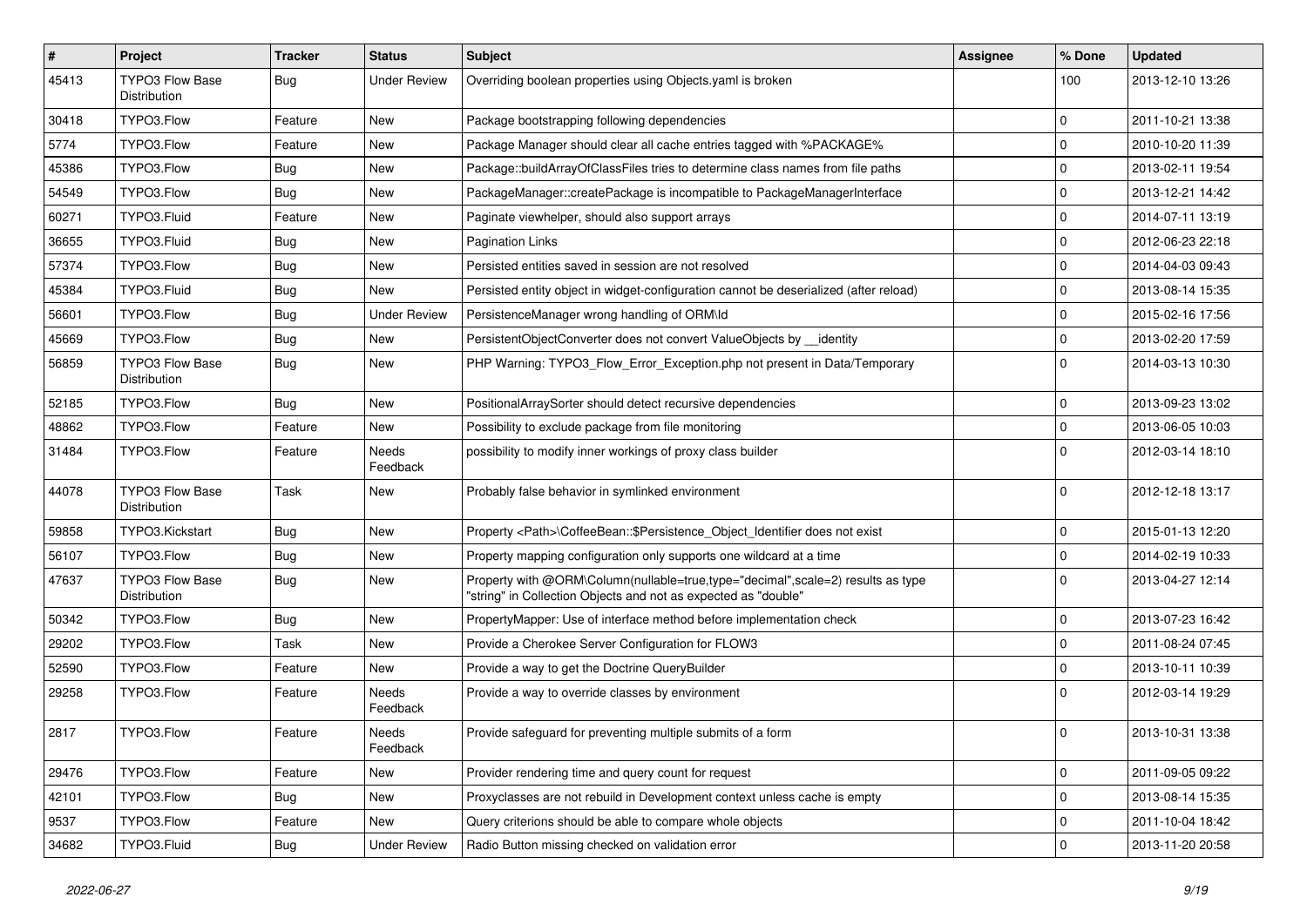| $\sharp$ | <b>Project</b>                                | Tracker    | <b>Status</b>       | <b>Subject</b>                                                                                                                                          | <b>Assignee</b> | % Done      | <b>Updated</b>   |
|----------|-----------------------------------------------|------------|---------------------|---------------------------------------------------------------------------------------------------------------------------------------------------------|-----------------|-------------|------------------|
| 44738    | TYPO3.Flow                                    | Feature    | <b>New</b>          | Re-Validation of argument's custom validators                                                                                                           |                 | $\Omega$    | 2013-01-23 09:19 |
| 36634    | TYPO3.Flow                                    | Bug        | <b>New</b>          | Reconstituted entities do not have their properties set when initializeObject() is called                                                               |                 | $\mathbf 0$ | 2012-04-26 21:28 |
| 36633    | TYPO3.Flow                                    | <b>Bug</b> | New                 | Reconstituted entities should not have the FLOW3 Persistence clone property set                                                                         |                 | $\mathbf 0$ | 2012-04-26 21:24 |
| 43947    | TYPO3.Flow                                    | <b>Bug</b> | <b>New</b>          | Redirect to login after Session timeout                                                                                                                 |                 | $\mathbf 0$ | 2012-12-13 12:35 |
| 36509    | TYPO3.Flow                                    | Feature    | <b>New</b>          | redirectToUri to an uri with acl forces a 403 because of missing csrf token.                                                                            |                 | $\mathbf 0$ | 2012-04-24 12:44 |
| 25907    | TYPO3.Flow                                    | Task       | <b>New</b>          | Referrer should only contain the URI of the previous request                                                                                            |                 | $\mathsf 0$ | 2011-04-12 12:00 |
| 39791    | TYPO3.Flow                                    | <b>Bug</b> | New                 | Reflection data of old aspect is not removed                                                                                                            |                 | $\mathbf 0$ | 2013-08-14 15:40 |
| 26767    | TYPO3.Flow                                    | Feature    | <b>New</b>          | Reflection method to get a method return type and documentation                                                                                         |                 | $\Omega$    | 2011-08-29 21:45 |
| 47325    | TYPO3.Flow                                    | <b>Bug</b> | <b>Under Review</b> | ReflectionData and classSchema caches need not be freezable                                                                                             |                 | $\Omega$    | 2013-05-21 13:08 |
| 10678    | TYPO3.Flow                                    | <b>Bug</b> | <b>New</b>          | ReflectionService doesn't reflect methods of child classes correctly when they get<br>reflected before their parent class in the initialization process |                 | $\Omega$    | 2011-10-21 13:20 |
| 39936    | TYPO3.Fluid                                   | Feature    | <b>New</b>          | registerTagAttribute should handle default values                                                                                                       |                 | $\mathbf 0$ | 2013-01-21 23:29 |
| 45272    | TYPO3.Flow                                    | <b>Bug</b> | <b>New</b>          | Related Value Objects get deleted by default cascading                                                                                                  |                 | $\Omega$    | 2013-02-08 13:50 |
| 54046    | TYPO3.Flow                                    | Bug        | New                 | Removal of ValueObjects from a ManyToMany relationship is not possible                                                                                  |                 | $\mathbf 0$ | 2015-02-05 11:01 |
| 46244    | <b>TYPO3 Flow Base</b><br>Distribution        | Bug        | <b>Under Review</b> | Remove call to PHP BINDIR in CoreCommandController                                                                                                      |                 | $\Omega$    | 2013-03-19 11:39 |
| 42743    | TYPO3.Fluid                                   | Task       | <b>New</b>          | Remove inline style for hidden form fields                                                                                                              |                 | $\Omega$    | 2012-11-06 23:09 |
| 43071    | TYPO3.Fluid                                   | Task       | New                 | Remove TOKENS for adding fallback teplates in B                                                                                                         |                 | $\mathbf 0$ | 2012-11-18 14:22 |
| 43072    | TYPO3.Fluid                                   | Task       | <b>New</b>          | Remove TOKENS for adding templates fallback in Backporter                                                                                               |                 | $\mathbf 0$ | 2012-11-18 14:20 |
| 48429    | TYPO3.Flow                                    | Bug        | New                 | Remove- and update-actions on repository are not persisted                                                                                              |                 | $\mathbf 0$ | 2013-05-24 18:44 |
| 54373    | <b>TYPO3 Flow Base</b><br><b>Distribution</b> | Task       | <b>New</b>          | Rename Arrays::removeEmptyElementsRecursively to removeNullElementsRecursively                                                                          |                 | $\Omega$    | 2013-12-13 09:35 |
| 61043    | TYPO3.Flow                                    | Task       | <b>New</b>          | Rename ClassSchema to ModelSchema                                                                                                                       |                 | $\mathbf 0$ | 2014-08-18 23:20 |
| 30423    | TYPO3.Flow                                    | Feature    | <b>New</b>          | Rendering template of other action without forward                                                                                                      |                 | $\mathbf 0$ | 2013-01-21 14:03 |
| 55953    | TYPO3.Flow                                    | Task       | New                 | Repair and streamline ValueObject support                                                                                                               |                 | 50          | 2015-02-16 00:30 |
| 41508    | TYPO3 Flow Base<br>Distribution               | Task       | <b>Under Review</b> | Replace Jasmine by Buster.js                                                                                                                            |                 | $\Omega$    | 2012-10-01 20:58 |
| 44184    | TYPO3.Flow                                    | Bug        | <b>New</b>          | Request arguments are not merged correctly for single object actions                                                                                    |                 | $\mathbf 0$ | 2013-08-14 15:35 |
| 44186    | TYPO3.Flow                                    | Bug        | New                 | Request does not accept custom Content-Type                                                                                                             |                 | $\mathsf 0$ | 2013-08-14 15:35 |
| 37279    | TYPO3.Flow                                    | Feature    | <b>New</b>          | Request PropertyMapping                                                                                                                                 |                 | $\mathbf 0$ | 2012-05-18 16:06 |
| 52938    | <b>TYPO3 Flow Base</b><br>Distribution        | <b>Bug</b> | <b>New</b>          | Resource stream wrapper doesn't work with foreign package                                                                                               |                 | $\Omega$    | 2013-10-18 10:31 |
| 38369    | TYPO3.Fluid                                   | <b>Bug</b> | New                 | Resource ViewHelpers should not fall back to request package                                                                                            |                 | $\mathbf 0$ | 2012-06-25 15:55 |
| 58996    | TYPO3.Flow                                    | Bug        | <b>New</b>          | ResourceManager adding to persistence                                                                                                                   |                 | $\mathbf 0$ | 2014-06-25 14:38 |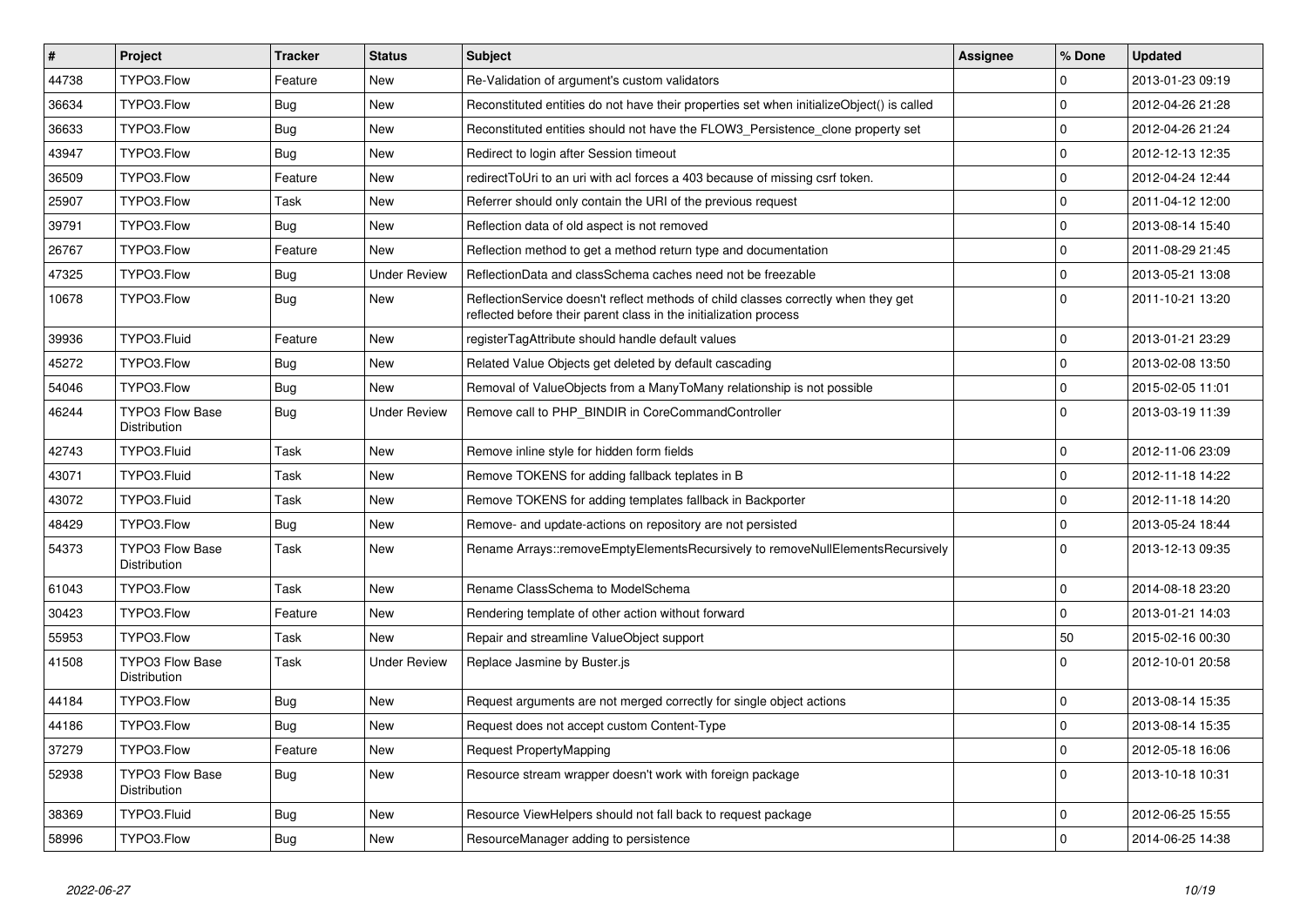| $\sharp$ | Project                                | <b>Tracker</b> | <b>Status</b>            | Subject                                                                                                                      | <b>Assignee</b> | % Done      | <b>Updated</b>   |
|----------|----------------------------------------|----------------|--------------------------|------------------------------------------------------------------------------------------------------------------------------|-----------------|-------------|------------------|
| 42888    | TYPO3.Flow                             | Bug            | Needs<br>Feedback        | ResourceManager chokes on non existing files                                                                                 |                 | $\Omega$    | 2012-11-12 18:02 |
| 64342    | TYPO3 Flow Base<br>Distribution        | Bug            | New                      | ResourceManager->deleteResource() leaves database entry                                                                      |                 | $\Omega$    | 2015-02-12 21:51 |
| 54403    | <b>TYPO3 Flow Base</b><br>Distribution | Bug            | <b>New</b>               | Resources remade when parent record updated                                                                                  |                 | $\mathbf 0$ | 2013-12-13 22:39 |
| 62009    | TYPO3.Flow                             | Bug            | <b>New</b>               | Rewrite URI Filename could be empty                                                                                          |                 | $\mathbf 0$ | 2014-10-07 11:03 |
| 33215    | TYPO3.Fluid                            | Feature        | New                      | RFC: Dynamic values in ObjectAccess paths                                                                                    |                 | $\mathbf 0$ | 2016-04-15 09:26 |
| 34133    | TYPO3.Flow                             | Feature        | New                      | RFC: Handle Semicolons in Path part of URIs as Scoped Path Parameters                                                        |                 | $\mathbf 0$ | 2012-02-21 15:17 |
| 55957    | TYPO3.Flow                             | Task           | New                      | RFC: Optimize AOP proxies                                                                                                    |                 | 0           | 2014-02-28 14:44 |
| 39788    | TYPO3.Flow                             | Feature        | New                      | RFC: Repository based NotExistsValidator                                                                                     |                 | $\mathbf 0$ | 2012-08-14 16:14 |
| 55958    | TYPO3.Flow                             | Task           | New                      | RFC: Use PHP 5.4 closure features for direct ObjectAccess                                                                    |                 | $\mathbf 0$ | 2014-02-13 14:30 |
| 49039    | TYPO3.Flow                             | Feature        | New                      | RFC: Use PSR-3 logger interface in Flow                                                                                      |                 | 0           | 2013-07-10 15:19 |
| 49423    | TYPO3.Flow                             | <b>Bug</b>     | New                      | Role name and packageKey are not accessible                                                                                  |                 | $\mathbf 0$ | 2013-09-05 10:26 |
| 54589    | TYPO3.Flow                             | Bug            | New                      | Role parent is not removed from roles MM table                                                                               |                 | 0           | 2013-12-24 15:32 |
| 49780    | TYPO3.Flow                             | <b>Bug</b>     | New                      | Roles are not synchronized                                                                                                   |                 | $\mathbf 0$ | 2013-07-08 10:11 |
| 45917    | TYPO3.Flow                             | <b>Bug</b>     | New                      | RoutePartHandler transliteration must be improved                                                                            |                 | $\mathbf 0$ | 2014-02-17 09:13 |
| 44891    | TYPO3.Flow                             | Feature        | New                      | Routes should be able to enforce http/https protocol                                                                         |                 | $\mathbf 0$ | 2014-05-14 19:55 |
| 39990    | TYPO3.Fluid                            | <b>Bug</b>     | New                      | Same form twice in one template: hidden fields for empty values are only rendered<br>once                                    |                 | $\Omega$    | 2012-08-20 11:21 |
| 46073    | TYPO3.Flow                             | Bug            | <b>Under Review</b>      | Scripts::executeCommand must be usable outsite of TYPO3.Flow                                                                 |                 | 0           | 2013-03-06 19:14 |
| 31339    | TYPO3.Flow                             | Task           | On Hold                  | Search                                                                                                                       |                 | $\mathbf 0$ | 2012-06-21 12:17 |
| 8989     | TYPO3.Fluid                            | Feature        | <b>Needs</b><br>Feedback | Search path for fluid template files                                                                                         |                 | $\Omega$    | 2012-03-12 18:10 |
| 32869    | TYPO3.Flow                             | <b>Bug</b>     | New                      | Security config tokenClass doesnt throw exception if not found the class                                                     |                 | $\mathbf 0$ | 2012-03-19 10:53 |
| 39414    | TYPO3.Flow                             | Bug            | <b>New</b>               | <b>Security Documentation</b>                                                                                                |                 | $\mathbf 0$ | 2012-12-15 21:41 |
| 8981     | TYPO3.Flow                             | Feature        | New                      | Security/Performance: Provide Webserver Configuration file for common webservers -<br>do not use .htaccess                   |                 | $\Omega$    | 2010-10-20 11:39 |
| 37227    | TYPO3.Flow                             | <b>Bug</b>     | On Hold                  | securityContext->getParty is not available in widget context                                                                 |                 | 0           | 2012-06-25 22:14 |
| 46210    | TYPO3.Flow                             | Bug            | Needs<br>Feedback        | securityContext->getParty() in the initializeObject() method of a session-Scope object<br>throws exception on second request |                 | $\Omega$    | 2013-03-27 10:44 |
| 49756    | TYPO3.Fluid                            | Feature        | <b>Under Review</b>      | Select values by array key in checkbox viewhelper                                                                            |                 | $\mathbf 0$ | 2014-03-25 02:40 |
| 65424    | TYPO3.Fluid                            | <b>Bug</b>     | <b>Under Review</b>      | SelectViewHelper must respect option(Value Label)Field for arrays                                                            |                 | $\mathbf 0$ | 2015-02-28 22:23 |
| 44234    | TYPO3.Fluid                            | <b>Bug</b>     | <b>Under Review</b>      | selectViewHelper's sorting does not respect locale collation                                                                 |                 | 0           | 2014-07-31 17:15 |
| 58153    | TYPO3.Flow                             | Bug            | New                      | Session - Scope, Property with interface annotation fails at wakeup                                                          |                 | $\mathbf 0$ | 2014-04-24 12:46 |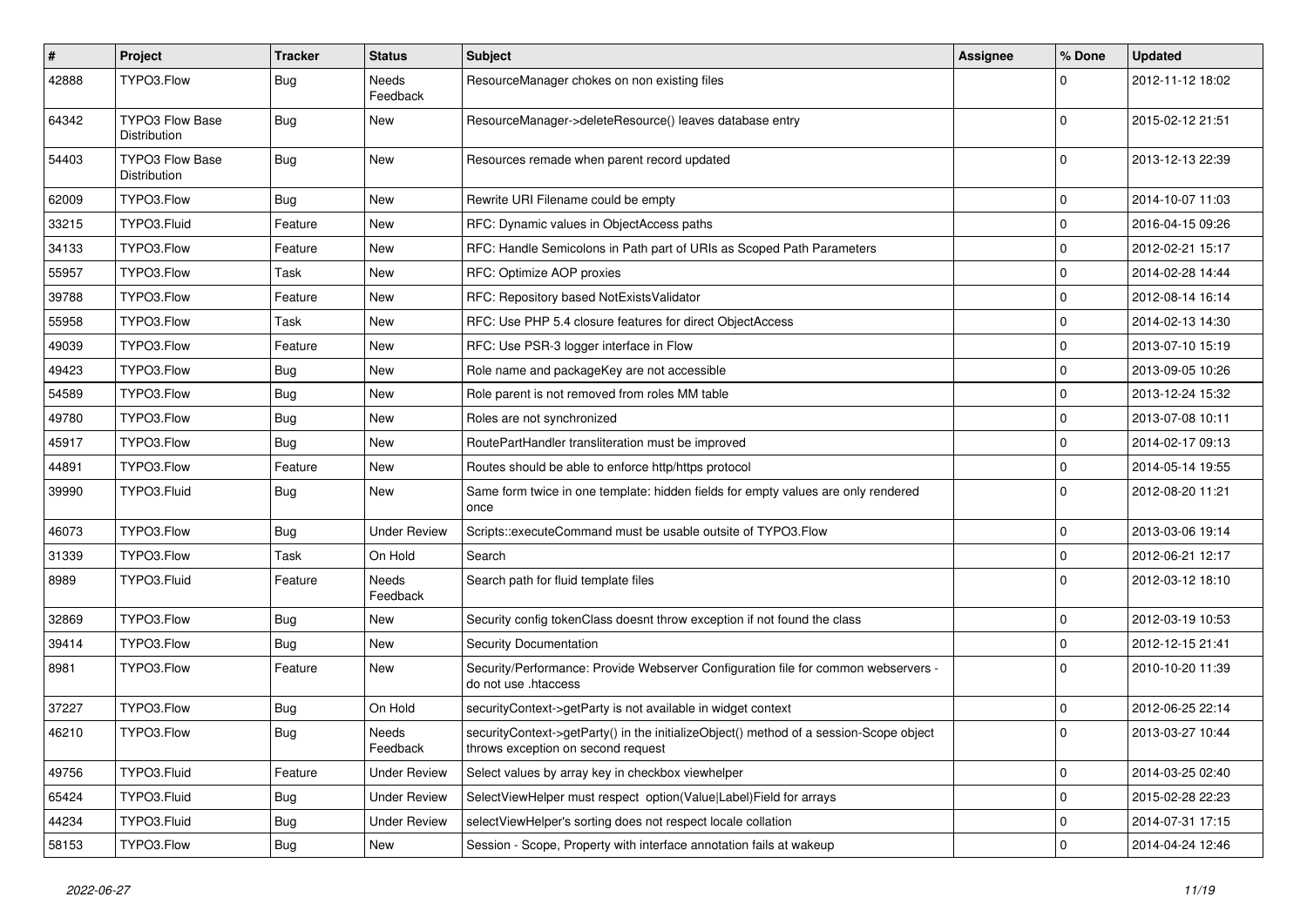| $\vert$ # | Project                                | <b>Tracker</b> | <b>Status</b>       | Subject                                                                                                              | <b>Assignee</b> | % Done         | <b>Updated</b>   |
|-----------|----------------------------------------|----------------|---------------------|----------------------------------------------------------------------------------------------------------------------|-----------------|----------------|------------------|
| 45041     | TYPO3.Flow                             | <b>Bug</b>     | New                 | Set file permissions doesnt work                                                                                     |                 | $\mathbf 0$    | 2013-08-14 15:35 |
| 37846     | TYPO3.Flow                             | Feature        | New                 | Should be able to declare more than one controllerObjectName per requestPatterns                                     |                 | $\mathbf 0$    | 2012-06-11 11:10 |
| 46091     | TYPO3.Fluid                            | Task           | Needs<br>Feedback   | Show source file name and position on exceptions during parsing                                                      |                 | $\Omega$       | 2013-03-07 11:26 |
| 33465     | TYPO3.Flow                             | Bug            | New                 | Some vital commands to recover the system fail when recovery is needed                                               |                 | $\mathbf 0$    | 2012-01-26 15:51 |
| 45623     | TYPO3.Flow                             | <b>Bug</b>     | New                 | SQL error when calling TYPO3.Blog Setup controller                                                                   |                 | $\mathbf 0$    | 2013-02-21 12:16 |
| 38216     | TYPO3.Flow                             | <b>Bug</b>     | Needs<br>Feedback   | Static method calls in reflected classes refer to _Original class                                                    |                 | $\Omega$       | 2012-12-13 12:35 |
| 11039     | TYPO3.Flow                             | <b>Bug</b>     | Needs<br>Feedback   | Static object container injects properties to result of factory object                                               |                 | $\Omega$       | 2012-03-14 13:41 |
| 56744     | TYPO3.Flow                             | Feature        | New                 | stay logged in                                                                                                       |                 | 0              | 2014-03-27 12:17 |
| 38222     | TYPO3.Flow                             | Feature        | New                 | Step execution signals with concrete name                                                                            |                 | $\mathbf 0$    | 2013-02-21 16:39 |
| 37473     | TYPO3.Flow                             | <b>Bug</b>     | New                 | Subsequent Exceptions related to Doctrine Entity Manager makes it snap shut                                          |                 | l 0            | 2012-10-25 10:29 |
| 55719     | TYPO3.Flow                             | Feature        | New                 | Support additional Resource Folders                                                                                  |                 | $\mathbf 0$    | 2014-02-06 11:38 |
| 3728      | TYPO3.Flow                             | Feature        | New                 | Support arrays of objects as controller arguments                                                                    |                 | $\overline{0}$ | 2013-11-16 17:34 |
| 41420     | TYPO3.Flow                             | Feature        | New                 | Support entity versioning                                                                                            |                 | 0              | 2012-09-27 14:11 |
| 49011     | TYPO3.Flow                             | <b>Bug</b>     | <b>Under Review</b> | Support executing TYPO3.Flow inside a PHAR                                                                           |                 | $\mathbf 0$    | 2014-10-03 15:21 |
| 9514      | TYPO3.Fluid                            | Feature        | <b>New</b>          | Support explicit Array Arguments for ViewHelpers                                                                     |                 | $\Omega$       | 2011-05-06 11:03 |
| 9313      | TYPO3.Flow                             | Feature        | New                 | Support for currencies                                                                                               |                 | 0              | 2011-12-15 17:44 |
| 62292     | TYPO3.Flow                             | Major Feature  | New                 | Support for entity translation                                                                                       |                 | 0              | 2014-10-17 03:18 |
| 32106     | TYPO3.Flow                             | Feature        | Accepted            | Support for Object source in PropertyMapper                                                                          |                 | 0              | 2013-06-24 09:59 |
| 56556     | TYPO3.Flow                             | Feature        | New                 | support has Property and is Property                                                                                 |                 | $\Omega$       | 2014-04-08 00:34 |
| 48657     | TYPO3.Flow                             | Feature        | <b>Under Review</b> | support HTTP_RANGE                                                                                                   |                 | $\Omega$       | 2013-06-20 16:19 |
| 47273     | TYPO3.Flow                             | Feature        | New                 | Support mapping properties with differing types for setter and property                                              |                 | 0              | 2013-05-21 13:28 |
| 3153      | TYPO3.Flow                             | Feature        | New                 | Support of action based filter rules defined by annotation.                                                          |                 | $\Omega$       | 2015-01-25 18:23 |
| 51676     | TYPO3.Flow                             | Feature        | <b>Under Review</b> | Support of symlinks for Resources                                                                                    |                 | 100            | 2015-06-13 12:51 |
| 30258     | TYPO3.Flow                             | Feature        | New                 | Support optional package dependencies                                                                                |                 | $\Omega$       | 2011-09-24 18:34 |
| 56916     | TYPO3.Flow                             | Feature        | New                 | Support PATCH request method as of RFC5789                                                                           |                 | $\Omega$       | 2014-03-14 16:50 |
| 45409     | TYPO3.Flow                             | Feature        | New                 | Support validation of abstract nested properties                                                                     |                 | l O            | 2013-05-21 13:28 |
| 54744     | TYPO3.Flow                             | Bug            | New                 | System.log contains many NOTICE Flow The argument "workspace" declared in<br>pointcut does not exist in method TYPO3 |                 | 0              | 2014-02-12 09:07 |
| 60856     | TYPO3.Fluid                            | <b>Bug</b>     | New                 | Target attribute not supported by the form viewhelper                                                                |                 | 0              | 2014-08-08 13:14 |
| 47601     | <b>TYPO3 Flow Base</b><br>Distribution | <b>Bug</b>     | New                 | Template Path of Submodules contains lowercase Namespace                                                             |                 | 0              | 2013-04-26 14:33 |
| 52591     | TYPO3.Fluid                            | <b>Bug</b>     | New                 | The Pagination Widget broken for joined objects                                                                      |                 | 0              | 2013-10-07 21:59 |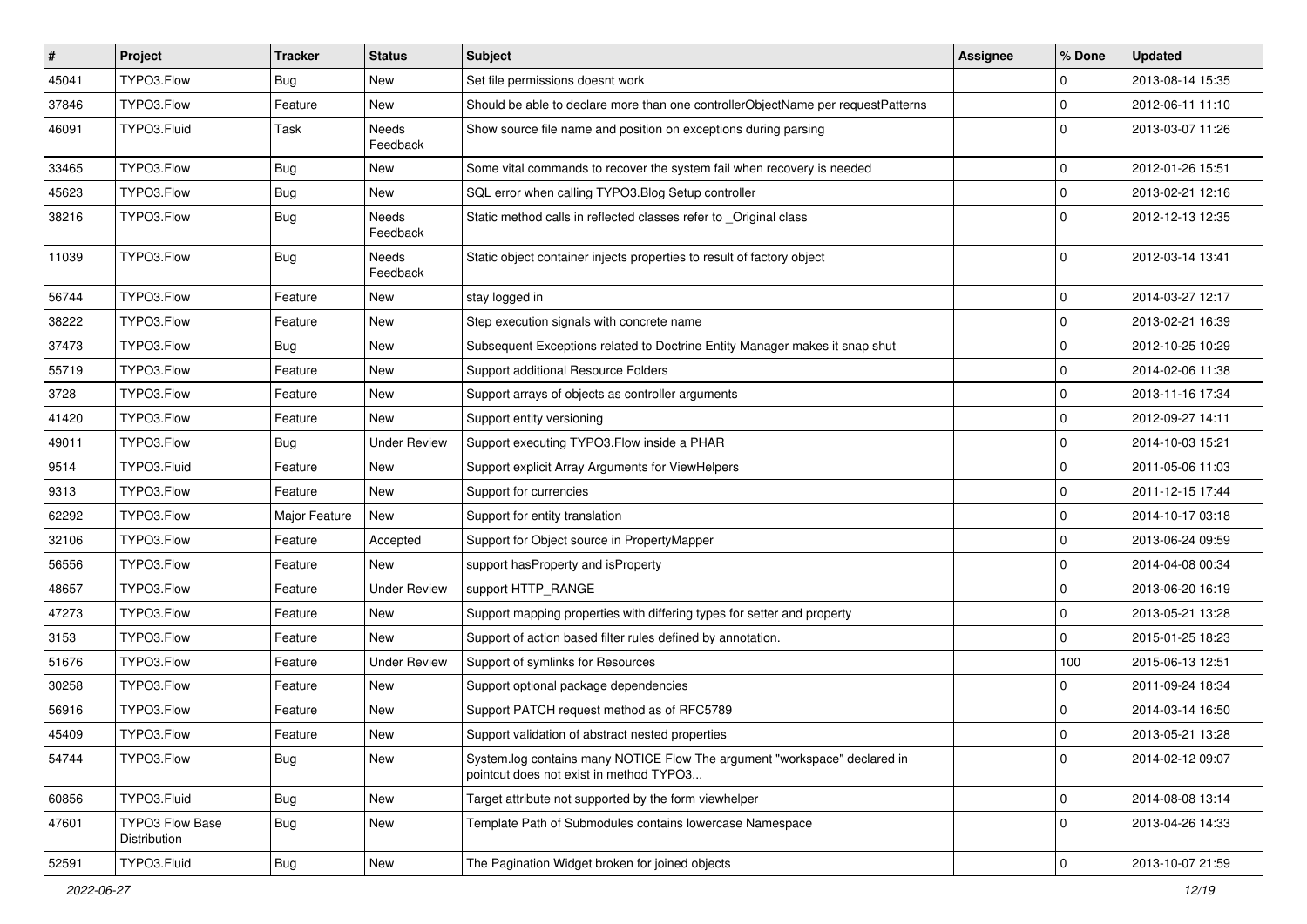| $\vert$ # | <b>Project</b>                         | <b>Tracker</b> | <b>Status</b>       | Subject                                                                                                                                | <b>Assignee</b> | % Done         | <b>Updated</b>   |
|-----------|----------------------------------------|----------------|---------------------|----------------------------------------------------------------------------------------------------------------------------------------|-----------------|----------------|------------------|
| 52280     | TYPO3.Flow                             | Task           | <b>Under Review</b> | Throw Exception if there is an array in PSR-0 autoload                                                                                 |                 | $\Omega$       | 2013-10-05 11:30 |
| 46050     | TYPO3.Flow                             | Feature        | New                 | To decouple log file writing at Logger->logException                                                                                   |                 | $\Omega$       | 2013-03-05 21:43 |
| 53790     | TYPO3 Flow Base<br>Distribution        | <b>Bug</b>     | New                 | Translation handling in Flashmessages is inconsistent to Validation errors                                                             |                 | $\Omega$       | 2013-11-20 10:46 |
| 33018     | TYPO3.Flow                             | Feature        | <b>New</b>          | Translator should support override of labels from other packages                                                                       |                 | $\Omega$       | 2012-01-06 13:05 |
| 10911     | TYPO3.Fluid                            | Task           | New                 | Tx Fluid ViewHelpers Form AbstractFormViewHelper->renderHiddenIdentityField<br>should be more reliable                                 |                 | $\Omega$       | 2011-09-30 12:29 |
| 59878     | TYPO3.Flow                             | Bug            | New                 | TYPO3\Flow\Core\Booting\Exception\SubProcessException thrown in file Scripts.php                                                       |                 | $\mathbf 0$    | 2014-06-25 15:29 |
| 54381     | TYPO3.Flow                             | <b>Bug</b>     | <b>New</b>          | TYPO3\Flow\Core\Booting\Exception\SubProcessException thrown in file Scripts.php                                                       |                 | $\Omega$       | 2014-02-06 11:14 |
| 53851     | TYPO3.Flow                             | Bug            | New                 | TYPO3\Flow\Core\Booting\Exception\SubProcessException thrown in file Scripts.php                                                       |                 | $\Omega$       | 2014-01-01 00:00 |
| 59747     | TYPO3.Flow                             | <b>Bug</b>     | New                 | TYPO3\Flow\Error\Exception thrown in file ErrorHandler.php                                                                             |                 | l 0            | 2014-06-20 21:28 |
| 59140     | TYPO3.Flow                             | <b>Bug</b>     | New                 | TYPO3\Flow\Error\Exception thrown in file ErrorHandler.php                                                                             |                 | $\overline{0}$ | 2014-05-27 15:51 |
| 59049     | TYPO3.Flow                             | Bug            | New                 | TYPO3\Flow\Error\Exception thrown in file ErrorHandler.php                                                                             |                 | 0              | 2014-05-22 23:34 |
| 52005     | TYPO3.Flow                             | <b>Bug</b>     | New                 | TYPO3\Flow\Error\Exception thrown in file ErrorHandler.php                                                                             |                 | $\Omega$       | 2013-09-14 14:22 |
| 51704     | TYPO3.Flow                             | <b>Bug</b>     | <b>New</b>          | TYPO3\Flow\Error\Exception thrown in file ErrorHandler.php                                                                             |                 | l 0            | 2013-09-17 08:42 |
| 44361     | TYPO3.Flow                             | Bug            | New                 | TYPO3\Flow\I18n\Formatter\DatetimeFormatter - caching DATETIME type                                                                    |                 | 0              | 2013-08-14 15:35 |
| 58852     | TYPO3.Flow                             | Bug            | New                 | TYPO3\Flow\Security\Exception\AccessDeniedException should clarify which action<br>fails to execute                                    |                 | $\Omega$       | 2014-05-16 09:36 |
| 49801     | TYPO3.Flow                             | <b>Bug</b>     | <b>New</b>          | TYPO3\Flow\Security\Exception\AccessDeniedException thrown in file<br>TYPO3_Flow_Security_Authorization_AccessDecisionVoterManager.php |                 | $\Omega$       | 2013-07-09 04:53 |
| 52526     | <b>TYPO3 Flow Base</b><br>Distribution | <b>Bug</b>     | <b>New</b>          | Unfinished programming of DateTime converter                                                                                           |                 | $\Omega$       | 2013-10-04 10:36 |
| 34309     | TYPO3.Fluid                            | Task           | New                 | Unknown ViewHelpers cause exception - should be handled more graceful                                                                  |                 | $\Omega$       | 2012-03-07 18:40 |
| 39096     | TYPO3.Flow                             | Bug            | New                 | Unnecessary compile invoked in non production context?                                                                                 |                 | $\mathbf 0$    | 2013-08-14 15:35 |
| 45249     | TYPO3.Flow                             | <b>Bug</b>     | <b>New</b>          | Update composer project-create command listing                                                                                         |                 | $\Omega$       | 2013-02-07 15:17 |
| 40854     | TYPO3.Flow                             | Task           | <b>New</b>          | Update security documentation (authentication in 1.2)                                                                                  |                 | $\Omega$       | 2013-08-14 15:35 |
| 41496     | TYPO3.Flow                             | Bug            | New                 | Upload identical Resources, deleting fails                                                                                             |                 | $\overline{0}$ | 2012-10-01 17:57 |
| 43572     | TYPO3.Flow                             | Feature        | New                 | Uri should support manipulation of query arguments                                                                                     |                 | $\overline{0}$ | 2012-12-04 09:55 |
| 54181     | TYPO3.Flow                             | Bug            | New                 | Use date_default_timezone_get() instead of ini_get('date.timezone')                                                                    |                 | $\mathbf 0$    | 2015-06-01 18:54 |
| 37316     | TYPO3.Flow                             | <b>Bug</b>     | New                 | Use findBestMatchingLocale instead of getDefaultLocale?                                                                                |                 | 1 O            | 2012-05-20 09:35 |
| 35388     | TYPO3.Flow                             | Feature        | New                 | Use the current package as default for translations within controllers                                                                 |                 | 0              | 2013-12-03 23:12 |
| 3481      | TYPO3.Fluid                            | <b>Bug</b>     | New                 | Use ViewHelperVariableContainer in PostParseFacet                                                                                      |                 | 0              | 2011-10-21 13:37 |
| 25988     | TYPO3.Flow                             | <b>Bug</b>     | New                 | Useless proxies are built for some classes                                                                                             |                 | 0              | 2011-10-21 13:20 |
| 59357     | TYPO3.Flow                             | <b>Bug</b>     | New                 | Using the PackageManager directly instead of the Interface results in unexpected<br>behavior                                           |                 | 0              | 2014-06-05 14:34 |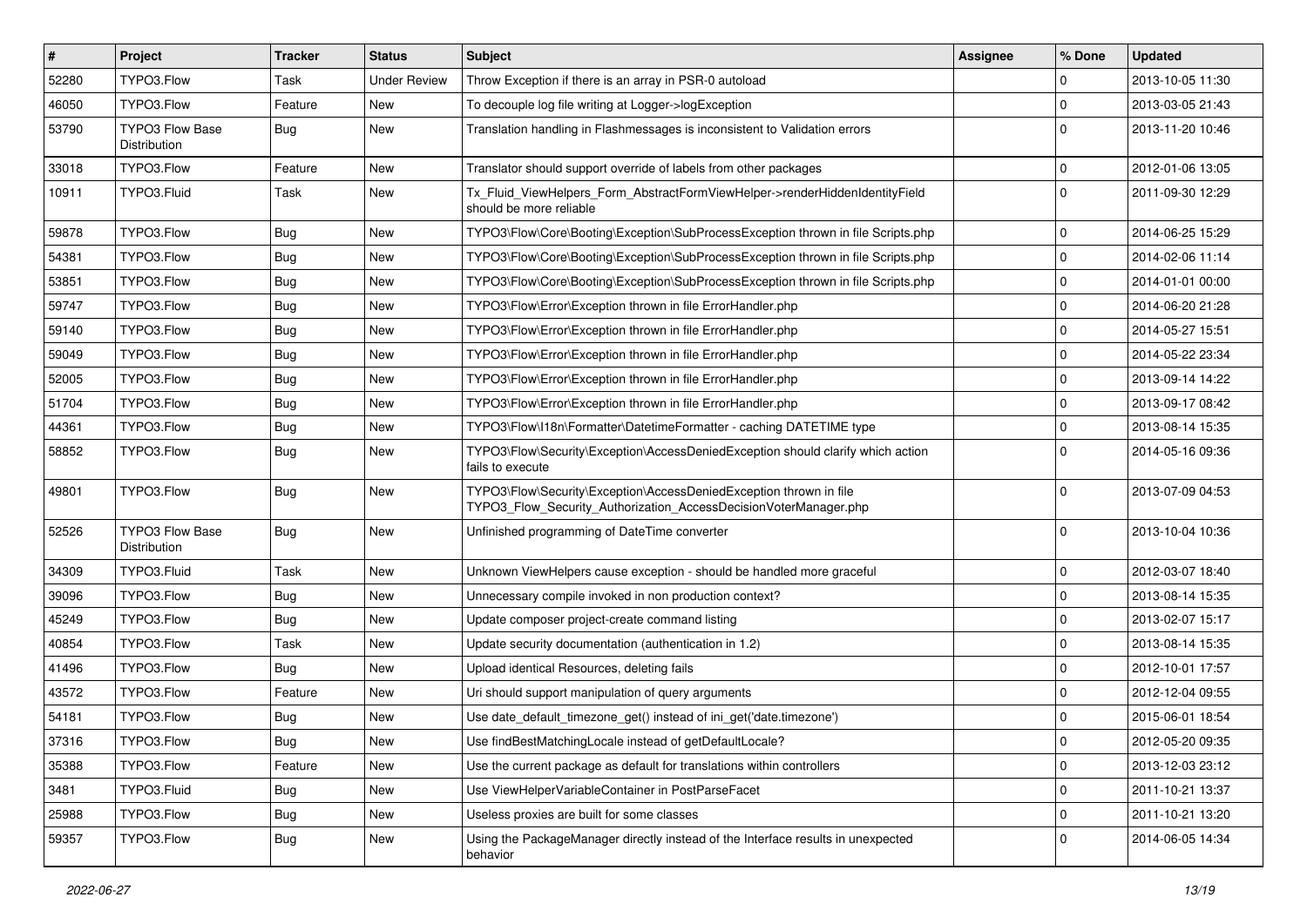| $\vert$ # | Project       | <b>Tracker</b> | <b>Status</b>       | Subject                                                                                                                 | <b>Assignee</b> | % Done       | <b>Updated</b>   |
|-----------|---------------|----------------|---------------------|-------------------------------------------------------------------------------------------------------------------------|-----------------|--------------|------------------|
| 46011     | TYPO3.Flow    | Task           | New                 | Validate annotation with missing type should throw useful error                                                         |                 | 0            | 2013-03-04 12:42 |
| 28399     | TYPO3.Flow    | Feature        | Needs<br>Feedback   | Validation message and code should be configurable for bundled validators                                               |                 | $\Omega$     | 2012-12-10 15:52 |
| 37564     | TYPO3.Flow    | Bug            | New                 | Validation of Parent Object containing properties of type ManyToOne and ManyToMany<br>to same Target                    |                 | $\Omega$     | 2012-05-29 11:55 |
| 64842     | TYPO3.Flow    | Feature        | <b>New</b>          | Validation of Property should also happen before Property Mapping.                                                      |                 | $\mathbf 0$  | 2015-02-04 10:35 |
| 51277     | TYPO3.Fluid   | Feature        | New                 | ViewHelper context should be aware of actual file occurrence                                                            |                 | $\mathbf 0$  | 2013-08-23 08:43 |
| 31261     | TYPO3.Flow    | Feature        | New                 | Virtual objects - generate proxy classes for interfaces                                                                 |                 | $\mathbf 0$  | 2011-10-25 10:23 |
| 47951     | TYPO3.Flow    | Feature        | New                 | Warn if persistence stack is not empty at the end of a get-request                                                      |                 | $\mathbf 0$  | 2013-05-21 13:28 |
| 43993     | TYPO3.Flow    | Task           | New                 | Warn when no migrations are found at all during doctrine: migrate                                                       |                 | $\mathbf 0$  | 2012-12-14 09:30 |
| 37405     | TYPO3.Flow    | Feature        | <b>Under Review</b> | When changing a property wich is used in routing the Link-VH should direkt to the new<br>properties value               |                 | $\Omega$     | 2014-11-02 18:25 |
| 29405     | TYPO3.Flow    | Bug            | New                 | When storing a new entity inside the session, it will be fully serialized instead of just the<br>reference being stored |                 | $\Omega$     | 2013-04-04 11:34 |
| 47006     | TYPO3.Fluid   | Bug            | <b>Under Review</b> | widget identifier are not unique                                                                                        |                 | $\mathbf 0$  | 2017-02-09 15:45 |
| 8464      | TYPO3.Flow    | Feature        | New                 | Write settings using the ConfigurationManager                                                                           |                 | $\mathbf 0$  | 2011-12-15 17:06 |
| 47818     | TYPO3.Welcome | <b>Bug</b>     | New                 | Wrong link on Welcome screen                                                                                            |                 | $\mathbf 0$  | 2013-05-02 12:01 |
| 52419     | TYPO3.Fluid   | <b>Bug</b>     | New                 | Wrong PHPDocs notation for default value inline f:translate viewhelper                                                  |                 | $\mathbf 0$  | 2013-10-01 09:10 |
| 50888     | TYPO3.Fluid   | <b>Bug</b>     | <b>Under Review</b> | WSOD by changing name of section and if Fluid caches are generated                                                      |                 | $\mathbf 0$  | 2014-08-26 15:52 |
| 57796     | TYPO3.Flow    | <b>Bug</b>     | New                 | XLIFF Fails if $id ==$ nodedata                                                                                         |                 | $\mathbf 0$  | 2014-04-09 21:43 |
| 44185     | TYPO3.Flow    | Bug            | New                 | XML body always need a root node                                                                                        |                 | $\mathbf 0$  | 2013-08-14 15:35 |
| 46318     | TYPO3.Flow    | Feature        | New                 | [caching framework] Extend cache interface to handle multiple entries                                                   |                 | $\mathbf 0$  | 2013-03-15 12:19 |
| 39674     | TYPO3.Flow    | <b>Bug</b>     | New                 | \TYPO3\FLOW3\var_dump behaves weird in controller actions doing return                                                  |                 | $\mathbf 0$  | 2012-08-10 10:09 |
| 51120     | TYPO3.Flow    | Bug            | New                 | \TYPO3\Flow\Core\Booting::buildSubprocessCommand - wrong command if passed<br>more than one parameters                  |                 | $\Omega$     | 2013-12-11 16:33 |
| 51239     | TYPO3.Fluid   | Bug            | <b>Under Review</b> | AbstractViewHelper use incorrect method signature for "\$this->systemLogger->log()"                                     | Adrian Föder    | $\mathsf{O}$ | 2014-04-11 11:17 |
| 45851     | TYPO3.Flow    | Feature        | Needs<br>Feedback   | Allow referencing environment variables in Settings.yaml                                                                | Adrian Föder    | $\mathbf 0$  | 2013-04-30 14:12 |
| 48167     | TYPO3.Flow    | Feature        | Accepted            | Command line account and role browsing                                                                                  | Adrian Föder    | $\mathbf 0$  | 2013-05-21 13:28 |
| 51809     | TYPO3.Flow    | <b>Bug</b>     | <b>Under Review</b> | Commit "[BUGFIX] Published resources don't support symlinks" produces an fatal error<br>on Windows                      | Adrian Föder    | 100          | 2015-06-13 12:51 |
| 49806     | TYPO3.Flow    | Task           | Accepted            | Date formatting should care about the time zone                                                                         | Adrian Föder    | $\mathbf 0$  | 2013-07-09 10:16 |
| 49025     | TYPO3.Flow    | Task           | <b>Under Review</b> | Dynamic locale detection / determination                                                                                | Adrian Föder    | $\mathbf 0$  | 2013-12-28 10:48 |
| 51972     | TYPO3.Flow    | <b>Bug</b>     | New                 | Joins for every deep property constraint make cartesian selection                                                       | Adrian Föder    | 0            | 2013-09-13 10:04 |
| 44542     | TYPO3.Flow    | Task           | New                 | Mention the risk of requestPatterns regarding foreign package's SecurityContext usage                                   | Adrian Föder    | $\mathbf 0$  | 2013-01-17 18:39 |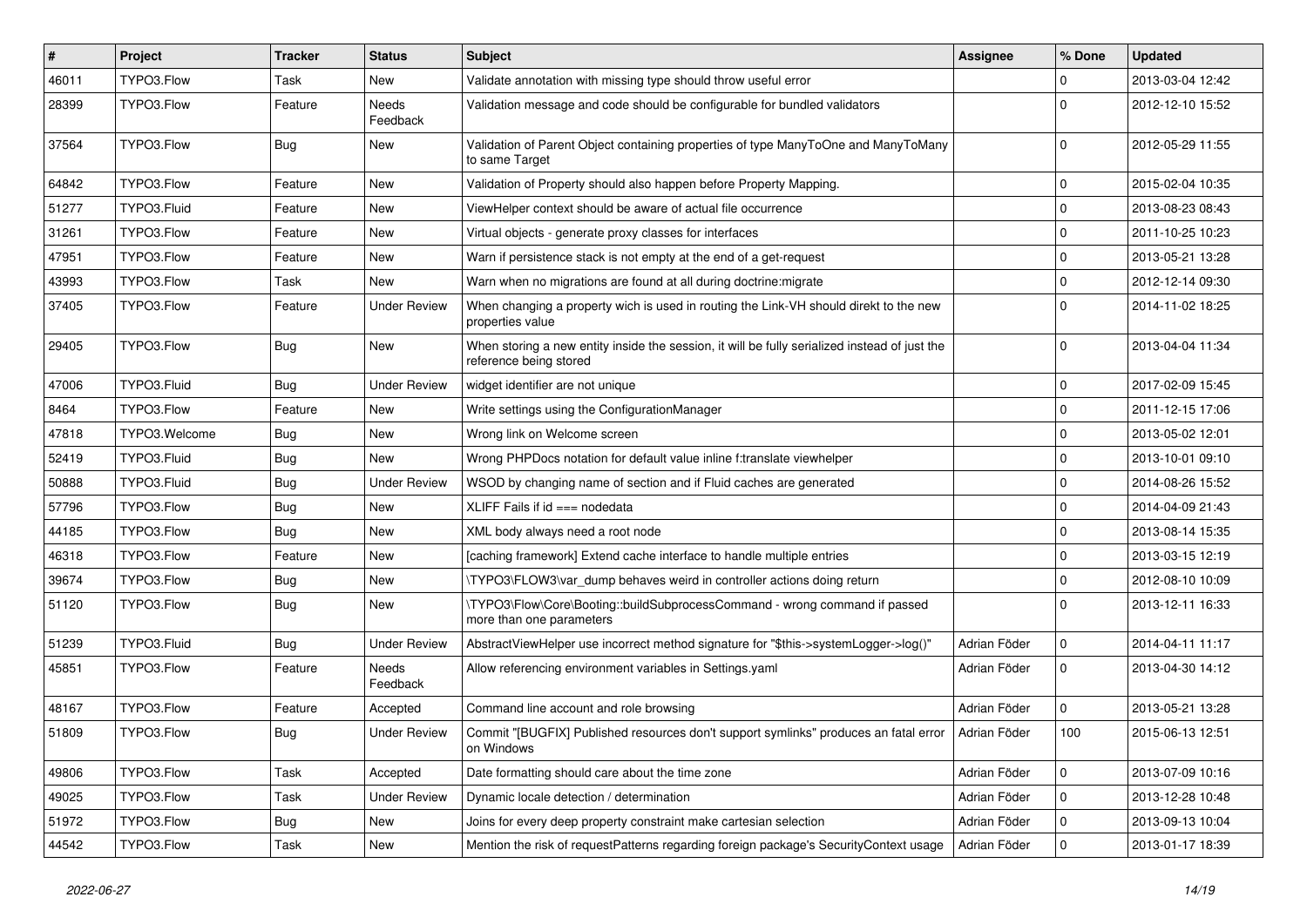| $\pmb{\#}$ | Project                                | <b>Tracker</b> | <b>Status</b>            | <b>Subject</b>                                                                 | <b>Assignee</b>      | % Done      | <b>Updated</b>   |
|------------|----------------------------------------|----------------|--------------------------|--------------------------------------------------------------------------------|----------------------|-------------|------------------|
| 49566      | TYPO3.Flow                             | <b>Bug</b>     | New                      | NULL source values are not handled correctly                                   | Adrian Föder         | 0           | 2013-07-02 08:21 |
| 56074      | <b>TYPO3 Flow Base</b><br>Distribution | Bug            | New                      | Parse errors cause meaningless Flow exception messages.                        | Adrian Föder         | $\mathbf 0$ | 2014-02-18 14:14 |
| 54195      | TYPO3.Fluid                            | Task           | New                      | Rename and move FormViewHelper's errorClass value, currently 'f3-form-error'   | Adrian Föder         | 0           | 2014-02-15 12:19 |
| 59672      | TYPO3.Flow                             | Feature        | <b>Under Review</b>      | Add support for Doctrine 2.5 embeddables                                       | Alexander Berl       | 0           | 2015-04-08 17:42 |
| 47339      | TYPO3.Flow                             | Feature        | Needs<br>Feedback        | Allow RequestHandlers to get the current Request injected                      | Alexander Berl       | $\mathbf 0$ | 2013-05-21 13:28 |
| 48596      | TYPO3.Flow                             | Bug            | <b>Under Review</b>      | IgnoredTags configuration should be easier to configure from packages          | Alexander Berl       | $\mathbf 0$ | 2015-02-14 13:00 |
| 48532      | TYPO3.Flow                             | Bug            | <b>Under Review</b>      | JsonView Configuration behaves differently for arrays and objects              | Alexander Berl       | $\mathbf 0$ | 2014-06-11 15:53 |
| 29387      | TYPO3.Flow                             | Feature        | <b>Needs</b><br>Feedback | A token with wrong credentials should throw an exception                       | Andreas<br>Förthner  | $\Omega$    | 2011-08-31 15:32 |
| 5442       | TYPO3.Flow                             | Feature        | New                      | Destroy session / logout user on deleting an account                           | Andreas<br>Förthner  | 0           | 2012-10-25 08:46 |
| 6602       | TYPO3.Flow                             | Feature        | New                      | Implement after invocation handling                                            | Andreas<br>Förthner  | 0           | 2011-01-07 11:15 |
| 38065      | TYPO3.Flow                             | Feature        | New                      | Implement content security for DQL queries                                     | Andreas<br>Förthner  | $\mathbf 0$ | 2013-05-21 13:28 |
| 3621       | TYPO3.Flow                             | Feature        | New                      | Implement dynamic firewall filter registration                                 | Andreas<br>Förthner  | $\Omega$    | 2012-05-21 16:15 |
| 3619       | TYPO3.Flow                             | Feature        | New                      | Implement System Policy Support/System Security                                | Andreas<br>Förthner  | $\Omega$    | 2012-05-21 16:15 |
| 6601       | TYPO3.Flow                             | Task           | On Hold                  | Introduce a new roles definition syntax including runtime constraints          | Andreas<br>Förthner  | $\mathbf 0$ | 2010-10-20 11:39 |
| 40824      | TYPO3.Flow                             | <b>Bug</b>     | <b>Needs</b><br>Feedback | Modified action controller methods not detected properly                       | Andreas<br>Förthner  | $\mathbf 0$ | 2012-10-01 20:33 |
| 9968       | TYPO3.Flow                             | Feature        | New                      | Promote security publishing configuration automatically when persisting models | Andreas<br>Förthner  | 0           | 2013-12-09 22:03 |
| 6603       | TYPO3.Flow                             | Feature        | New                      | Provide a policy management API                                                | Andreas<br>Förthner  | 0           | 2010-10-20 11:39 |
| 35420      | TYPO3 Flow Base<br>Distribution        | Suggestion     | New                      | Review use of try / catch in the Security Framework                            | Andreas<br>Förthner  | $\Omega$    | 2012-03-31 00:00 |
| 58862      | TYPO3.Fluid                            | <b>Bug</b>     | Needs<br>Feedback        | FormViewHelper doesn't accept NULL as value for \$arguments                    | Bastian<br>Waidelich | $\Omega$    | 2014-06-04 12:49 |
| 59057      | TYPO3.Fluid                            | <b>Bug</b>     | <b>Under Review</b>      | Hidden empty value fields shoud be disabled when related field is disabled     | Bastian<br>Waidelich | 0           | 2014-06-18 17:23 |
| 58773      | TYPO3.Flow                             | <b>Bug</b>     | Accepted                 | Improve NoMatchingRouteException                                               | Bastian<br>Waidelich | 0           | 2014-05-13 15:59 |
| 58494      | TYPO3.Flow                             | Bug            | Needs<br>Feedback        | Inifinite redirects if index.php presents in URI                               | Bastian<br>Waidelich | 0           | 2014-05-25 11:29 |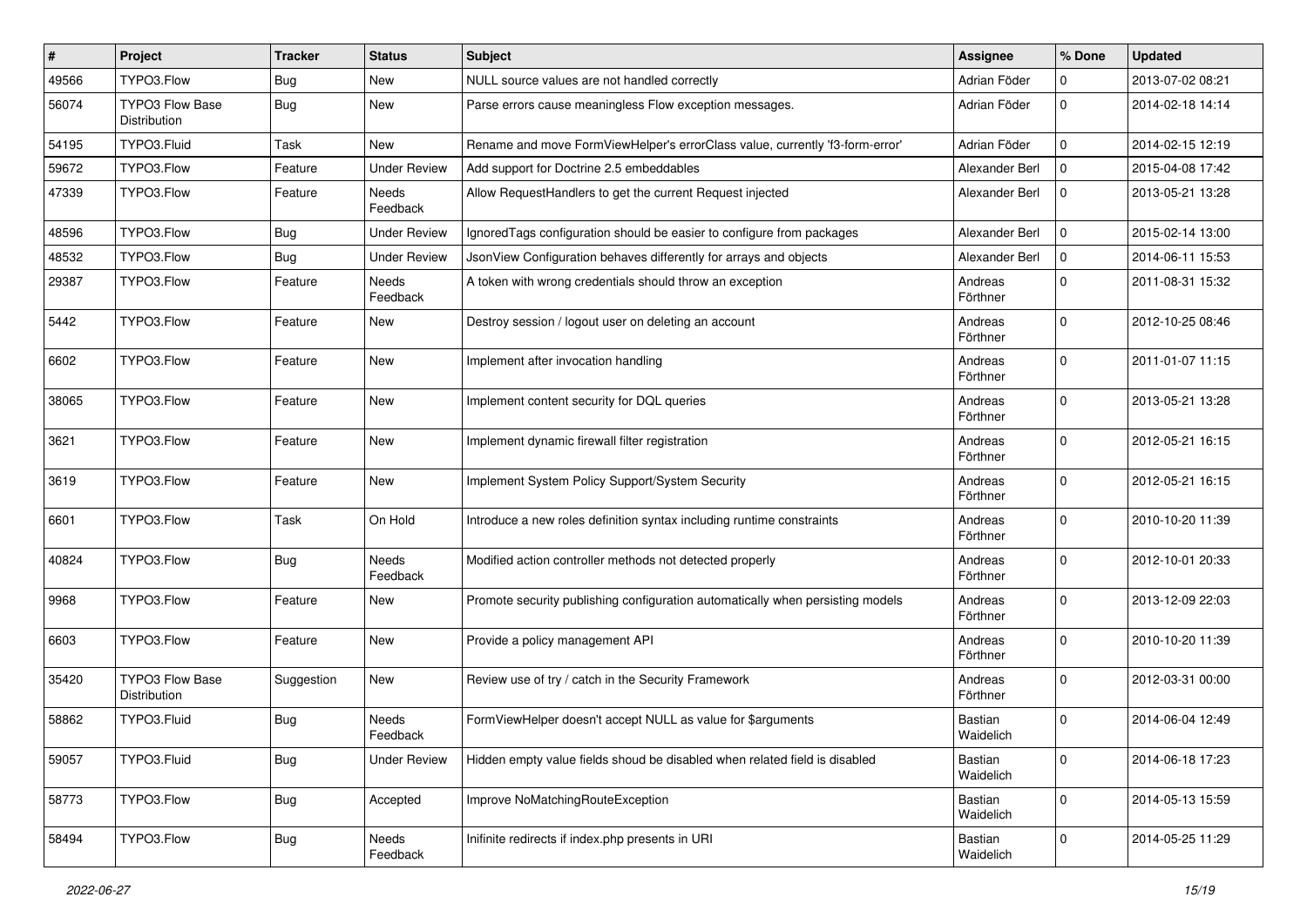| $\vert$ # | Project                                | <b>Tracker</b> | <b>Status</b>       | <b>Subject</b>                                                                                                       | Assignee                | % Done      | <b>Updated</b>   |
|-----------|----------------------------------------|----------------|---------------------|----------------------------------------------------------------------------------------------------------------------|-------------------------|-------------|------------------|
| 53806     | TYPO3.Fluid                            | <b>Bug</b>     | Under Review        | Paginate widget maximumNumberOfLinks rendering wrong number of links                                                 | Bastian<br>Waidelich    | $\Omega$    | 2014-06-18 12:13 |
| 50395     | TYPO3.Flow                             | Bug            | Accepted            | Route cache caches routes for non dispatchable requests                                                              | Bastian<br>Waidelich    | $\Omega$    | 2013-10-14 12:00 |
| 53350     | TYPO3.Flow                             | <b>Bug</b>     | Accepted            | Trying to create a Link in an Template in CLI Context should provide a helpful exception                             | Bastian<br>Waidelich    | 0           | 2013-11-05 15:00 |
| 45405     | TYPO3.Flow                             | <b>Bug</b>     | Accepted            | Uncaught Exception in DynamicRoutePart                                                                               | Bastian<br>Waidelich    | $\Omega$    | 2014-03-05 11:19 |
| 37302     | TYPO3.Flow                             | <b>Bug</b>     | Needs<br>Feedback   | NumberValidator                                                                                                      | Carsten Bleicker        | I٥          | 2013-07-03 08:36 |
| 48898     | TYPO3.Flow                             | <b>Bug</b>     | New                 | configuration for roles fails if one of Policy yaml files contain empty "roles array"                                | Christian Müller        | $\Omega$    | 2013-06-05 19:06 |
| 3725      | TYPO3.Fluid                            | Feature        | <b>New</b>          | <b>CSS Engine</b>                                                                                                    | Christian Müller        | $\mathbf 0$ | 2014-04-03 13:24 |
| 26986     | TYPO3.Flow                             | Feature        | Accepted            | Debug toolbar                                                                                                        | Christian Müller        | $\Omega$    | 2012-06-08 20:41 |
| 47423     | TYPO3 Flow Base<br><b>Distribution</b> | Task           | Under Review        | Decouple TYPO3.Party from Flow                                                                                       | Christian Müller        | $\Omega$    | 2013-04-22 09:34 |
| 30890     | TYPO3.Flow                             | Feature        | Accepted            | Developer Toolbar                                                                                                    | Christian Müller        | $\Omega$    | 2013-05-21 13:28 |
| 46425     | TYPO3.Flow                             | Task           | Under Review        | DI proxy classes use raw reflection instead of RelfectionService                                                     | Christian Müller        | $\Omega$    | 2013-08-14 15:35 |
| 54146     | TYPO3.Flow                             | <b>Bug</b>     | <b>New</b>          | Different sorting of arguments in ACL Patterns doesnt work                                                           | Christian Müller        | $\Omega$    | 2013-12-02 19:23 |
| 55870     | TYPO3.Flow                             | Feature        | New                 | Enhance f:form.textfield or add a f:form.datefield VH with enhanced validation and<br>propertymapping                | Christian Müller        | $\Omega$    | 2014-04-15 12:32 |
| 55306     | TYPO3.Flow                             | Bug            | <b>Under Review</b> | Filenames should not exceed 255 characters                                                                           | Christian Müller        | $\mathbf 0$ | 2015-10-04 21:35 |
| 55008     | TYPO3.Fluid                            | <b>Bug</b>     | <b>Under Review</b> | Interceptors should be used in Partials                                                                              | Christian Müller        | $\mathbf 0$ | 2014-01-15 08:44 |
| 33628     | TYPO3.Fluid                            | <b>Bug</b>     | Needs<br>Feedback   | Multicheckboxes (multiselect) for Collections don't work                                                             | Christian Müller        | $\mathbf 0$ | 2012-06-28 10:27 |
| 46974     | TYPO3.Flow                             | <b>Bug</b>     | Accepted            | Original and Proxy class in one file makes it difficult to reach 100% code coverage for<br>functional tests          | Christian Müller        | 0           | 2013-05-21 13:28 |
| 34134     | TYPO3.Flow                             | <b>Bug</b>     | Needs<br>Feedback   | PropertyMapper throws unnecessary exception                                                                          | Christian Müller        | 0           | 2014-02-19 10:14 |
| 8923      | TYPO3.Flow                             | Task           | <b>Under Review</b> | Provide a Nginx Server Configuration for FLOW3                                                                       | Christian Müller        | $\mathbf 0$ | 2014-06-19 16:34 |
| 45253     | TYPO3.Flow                             | Task           | Accepted            | Throw exception in PointcutMethodNameFilter if given method's argument does not<br>match the actual method signature | Christian Müller        | $\Omega$    | 2013-03-07 16:33 |
| 41900     | TYPO3.Flow                             | Feature        | Accepted            | Check for duplicate PSR-0 autoload namespaces                                                                        | Christian Jul<br>Jensen | $\Omega$    | 2013-05-21 13:28 |
| 41832     | TYPO3.Flow                             | Task           | <b>New</b>          | Improve error handling for incompatible packages                                                                     | Christian Jul<br>Jensen | $\mathbf 0$ | 2012-10-10 14:44 |
| 27322     | TYPO3.Flow                             | Feature        | On Hold             | Add support for Appserver-in-PHP, which could result in much faster executions.                                      | Christopher<br>Hlubek   | 0           | 2012-07-09 18:11 |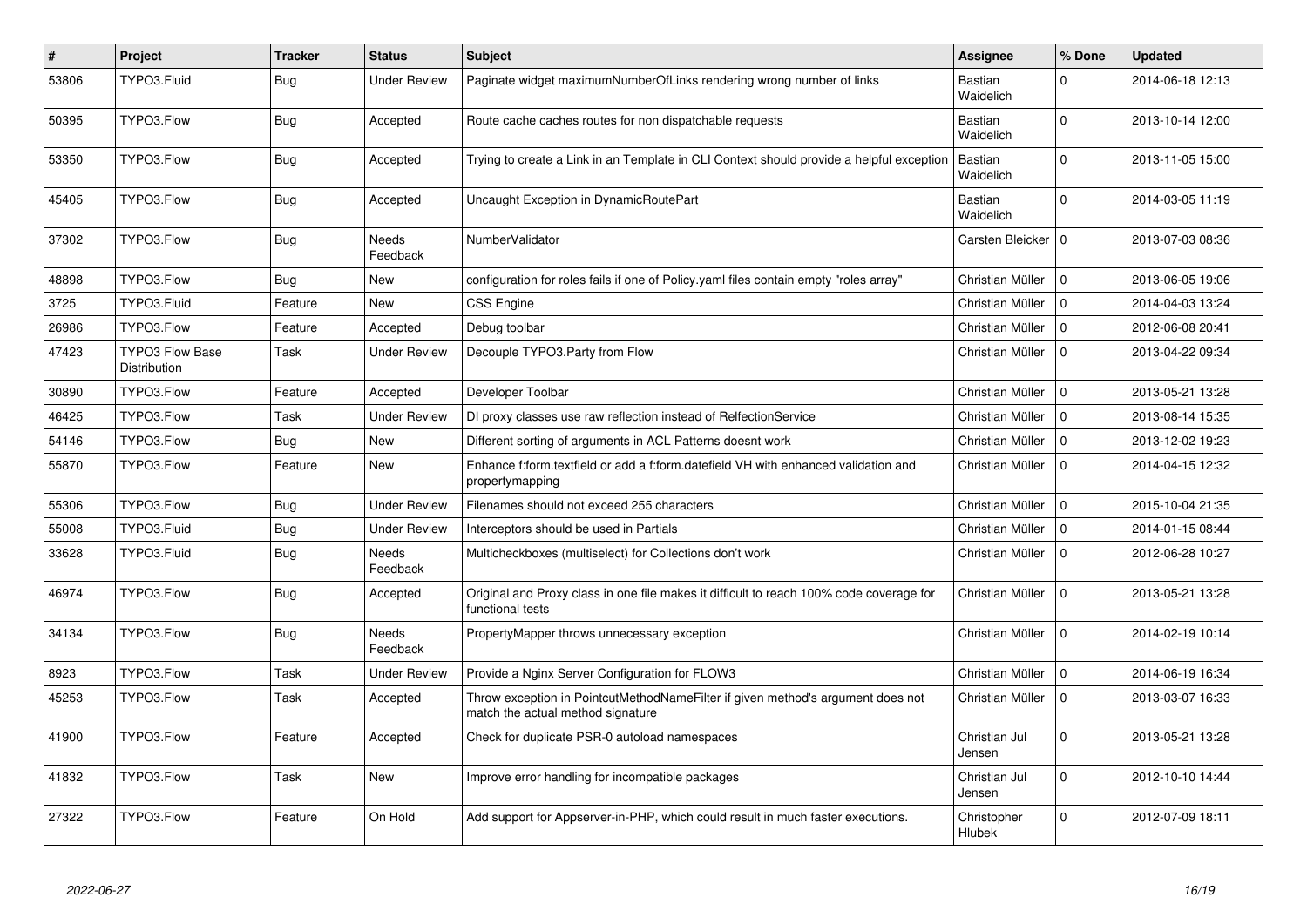| $\vert$ # | Project     | <b>Tracker</b> | <b>Status</b>            | <b>Subject</b>                                                                                | Assignee                     | % Done      | <b>Updated</b>   |
|-----------|-------------|----------------|--------------------------|-----------------------------------------------------------------------------------------------|------------------------------|-------------|------------------|
| 46063     | TYPO3.Flow  | Feature        | New                      | Implement username password provider with "remember me" persistent cookie                     | Christopher<br>Hlubek        | $\mathbf 0$ | 2014-09-23 00:26 |
| 37095     | TYPO3.Fluid | Feature        | New                      | It should be possible to set a different template on a Fluid TemplateView inside an<br>action | Christopher<br>Hlubek        | $\mathbf 0$ | 2012-05-11 13:54 |
| 47858     | TYPO3.Flow  | Bug            | <b>Needs</b><br>Feedback | Remove .htaccess from Composer Installer Essentials                                           | Christopher<br>Hlubek        | $\Omega$    | 2013-08-14 15:35 |
| 45100     | TYPO3.Flow  | Feature        | Under Review             | RequestDispatchingAspect should check if entry point can handle current request               | Christopher<br>Hlubek        | $\Omega$    | 2013-02-08 15:32 |
| 46371     | TYPO3.Flow  | Feature        | <b>New</b>               | Support compilation of static information in proxy classes                                    | Christopher<br>Hlubek        | $\mathbf 0$ | 2013-03-16 21:26 |
| 1856      | TYPO3.Flow  | Feature        | New                      | The Package Manager checks dependencies between packages on each activation /<br>deactivation | Christopher<br>Hlubek        | $\mathbf 0$ | 2010-10-20 11:39 |
| 50115     | TYPO3.Flow  | Feature        | Under Review             | During the policy loading, we need to take care if class exist                                | Dominique<br>Feyer           | $\Omega$    | 2013-10-04 10:23 |
| 53262     | TYPO3.Flow  | <b>Bug</b>     | New                      | FileBakend have some race condition                                                           | Dominique<br>Feyer           | $\mathbf 0$ | 2013-11-01 10:48 |
| 51811     | TYPO3.Flow  | <b>Bug</b>     | New                      | Improve session handle when the authenticated account is removed from persitance              | Dominique<br>Feyer           | $\Omega$    | 2014-03-27 12:21 |
| 28052     | TYPO3.Flow  | Feature        | On Hold                  | Possibility to enable or disable accounts                                                     | Julian Kleinhans   60        |             | 2013-05-21 13:28 |
| 41727     | TYPO3.Flow  | Bug            | Accepted                 | @Flow\Identity and @ORM\InheritanceType("JOINED") can't be used together                      | Karsten<br>Dambekalns        | $\Omega$    | 2013-01-21 17:15 |
| 26943     | TYPO3.Flow  | Feature        | Needs<br>Feedback        | Add i18n support to domain models                                                             | Karsten<br>Dambekalns        | $\Omega$    | 2013-05-21 13:28 |
| 42550     | TYPO3.Flow  | Task           | Under Review             | Add top-level .htaccess to block everything but Web                                           | Karsten<br>Dambekalns        | $\Omega$    | 2012-12-11 22:43 |
| 43346     | TYPO3.Fluid | Feature        | Under Review             | Allow property mapping configuration via template                                             | Karsten<br><b>Dambekalns</b> | $\mathbf 0$ | 2013-12-16 10:14 |
| 31500     | TYPO3.Flow  | Bug            | <b>Under Review</b>      | Argument validation for CLI requests is not done                                              | Karsten<br>Dambekalns        | $\Omega$    | 2014-02-24 14:00 |
| 32707     | TYPO3.Flow  | <b>Bug</b>     | Accepted                 | <b>Bad Bad FileBackend</b>                                                                    | Karsten<br>Dambekalns        | $\Omega$    | 2013-05-21 13:33 |
| 50080     | TYPO3.Flow  | Bug            | Needs<br>Feedback        | Broken concept for CLI/Web separation                                                         | Karsten<br>Dambekalns        | $\Omega$    | 2013-08-13 08:42 |
| 28016     | TYPO3.Flow  | Bug            | Needs<br>Feedback        | Cascade remove of cleared ArrayCollection                                                     | Karsten<br>Dambekalns        | $\Omega$    | 2013-02-14 20:46 |
| 30933     | TYPO3.Flow  | Feature        | Needs<br>Feedback        | Check for unique constraints on add()                                                         | Karsten<br>Dambekalns        | $\Omega$    | 2014-10-01 12:36 |
| 43621     | TYPO3.Flow  | <b>Bug</b>     | Under Review             | Composer installer overwrites Settings yaml.example                                           | Karsten<br>Dambekalns        | $\Omega$    | 2013-11-26 19:12 |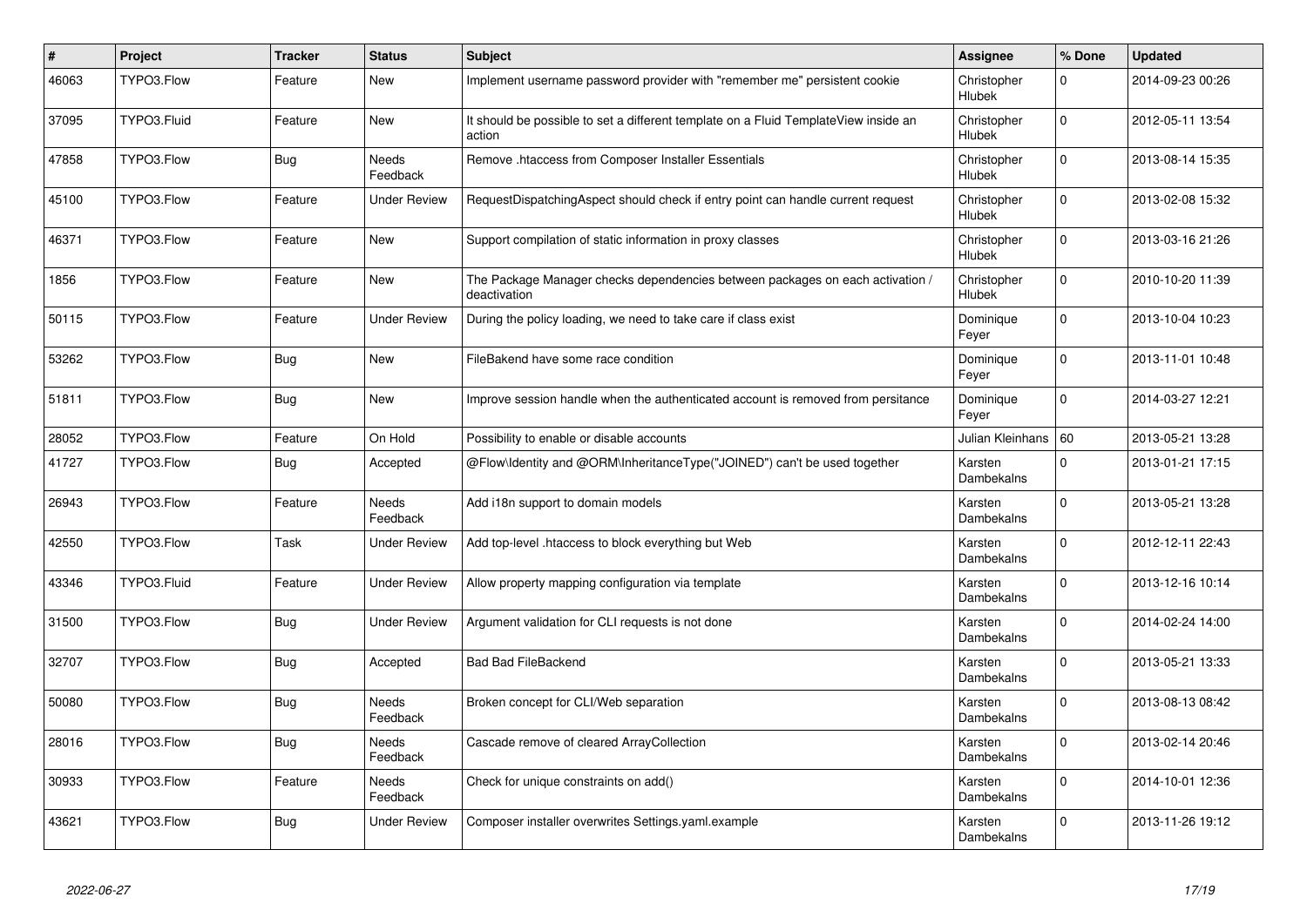| $\pmb{\#}$ | Project                                       | <b>Tracker</b> | <b>Status</b>       | <b>Subject</b>                                                                                               | <b>Assignee</b>              | % Done      | <b>Updated</b>   |
|------------|-----------------------------------------------|----------------|---------------------|--------------------------------------------------------------------------------------------------------------|------------------------------|-------------|------------------|
| 33937      | TYPO3.Flow                                    | Feature        | Accepted            | Convenience method to resolve public "resource://" paths                                                     | Karsten<br>Dambekalns        | 0           | 2014-04-15 11:40 |
| 45164      | <b>TYPO3 Flow Base</b><br><b>Distribution</b> | Feature        | Accepted            | Define syntax for validation rules in YAML                                                                   | Karsten<br><b>Dambekalns</b> | $\Omega$    | 2013-02-05 10:52 |
| 37354      | TYPO3.Flow                                    | <b>Bug</b>     | Accepted            | Do not apply generate Value Hash() and generate Uuid() if custom identifier is used                          | Karsten<br>Dambekalns        | $\Omega$    | 2012-07-10 08:30 |
| 40802      | TYPO3.Flow                                    | <b>Bug</b>     | Accepted            | Documentation mistake (authentication)                                                                       | Karsten<br>Dambekalns        | $\Omega$    | 2014-03-20 14:13 |
| 35030      | TYPO3.Flow                                    | Feature        | <b>Under Review</b> | Dynamic locale detection                                                                                     | Karsten<br>Dambekalns        | $\Omega$    | 2013-09-26 18:08 |
| 40410      | TYPO3.Flow                                    | <b>Bug</b>     | Needs<br>Feedback   | Exception when using Apc, Memcached of Redis cache backend for reflection status<br>and object configuration | Karsten<br>Dambekalns        | $\Omega$    | 2012-10-25 15:56 |
| 33024      | TYPO3.Flow                                    | Bug            | Accepted            | Exception when validating a float in a Model with the Number validator                                       | Karsten<br>Dambekalns        | $\Omega$    | 2012-03-07 22:08 |
| 32607      | TYPO3.Flow                                    | Feature        | Needs<br>Feedback   | Export localized strings for JS consumption                                                                  | Karsten<br>Dambekalns        | $\Omega$    | 2013-05-21 13:28 |
| 43192      | TYPO3.Flow                                    | <b>Bug</b>     | Accepted            | findByIdentifier() for non-persisted objects not working for custom identifier properties                    | Karsten<br>Dambekalns        | $\Omega$    | 2013-05-21 13:28 |
| 32574      | TYPO3.Flow                                    | <b>Bug</b>     | Accepted            | FLOW3 enters fork bombs when using cgi-fcgi vs cli                                                           | Karsten<br>Dambekalns        | $\Omega$    | 2012-03-07 17:21 |
| 58193      | TYPO3.Flow                                    | <b>Bug</b>     | <b>Under Review</b> | Forward-port changelogs to master branch                                                                     | Karsten<br>Dambekalns        | $\Omega$    | 2014-05-23 18:11 |
| 37352      | TYPO3.Flow                                    | <b>Bug</b>     | <b>Under Review</b> | generateValueHash() should use getIdentifierByObject()                                                       | Karsten<br>Dambekalns        | $\Omega$    | 2013-05-21 13:28 |
| 36840      | TYPO3.Flow                                    | Task           | Accepted            | Improve exception for wrong locales                                                                          | Karsten<br>Dambekalns        | $\Omega$    | 2012-06-25 18:47 |
| 37372      | TYPO3.Flow                                    | Feature        | Accepted            | Inheritance in ORM should be configured automatically                                                        | Karsten<br>Dambekalns        | $\Omega$    | 2013-05-21 13:28 |
| 32425      | TYPO3.Flow                                    | Bug            | Accepted            | IpAddressRange methods not completly implemented                                                             | Karsten<br>Dambekalns        | $\Omega$    | 2012-06-28 10:23 |
| 8491       | TYPO3.Fluid                                   | Task           | Needs<br>Feedback   | link.action and uri.action differ in absolute argument                                                       | Karsten<br>Dambekalns        | $\Omega$    | 2012-03-07 17:05 |
| 44375      | TYPO3.Flow                                    | Task           | Accepted            | Make all persistence reads go through repositories                                                           | Karsten<br>Dambekalns        | $\Omega$    | 2013-05-21 13:28 |
| 36715      | TYPO3.Flow                                    | Feature        | Accepted            | Make simultaneous use of multiple persistence backends possible                                              | Karsten<br>Dambekalns        | $\mathbf 0$ | 2013-11-20 21:17 |
| 41029      | TYPO3.Flow                                    | <b>Bug</b>     | Accepted            | Method security is also evaluating abstract classes                                                          | Karsten<br>Dambekalns        | $\mathbf 0$ | 2013-01-19 21:55 |
| 39609      | TYPO3.Flow                                    | Feature        | Accepted            | <b>Migration Version</b>                                                                                     | Karsten<br>Dambekalns        | 50          | 2013-05-21 13:28 |